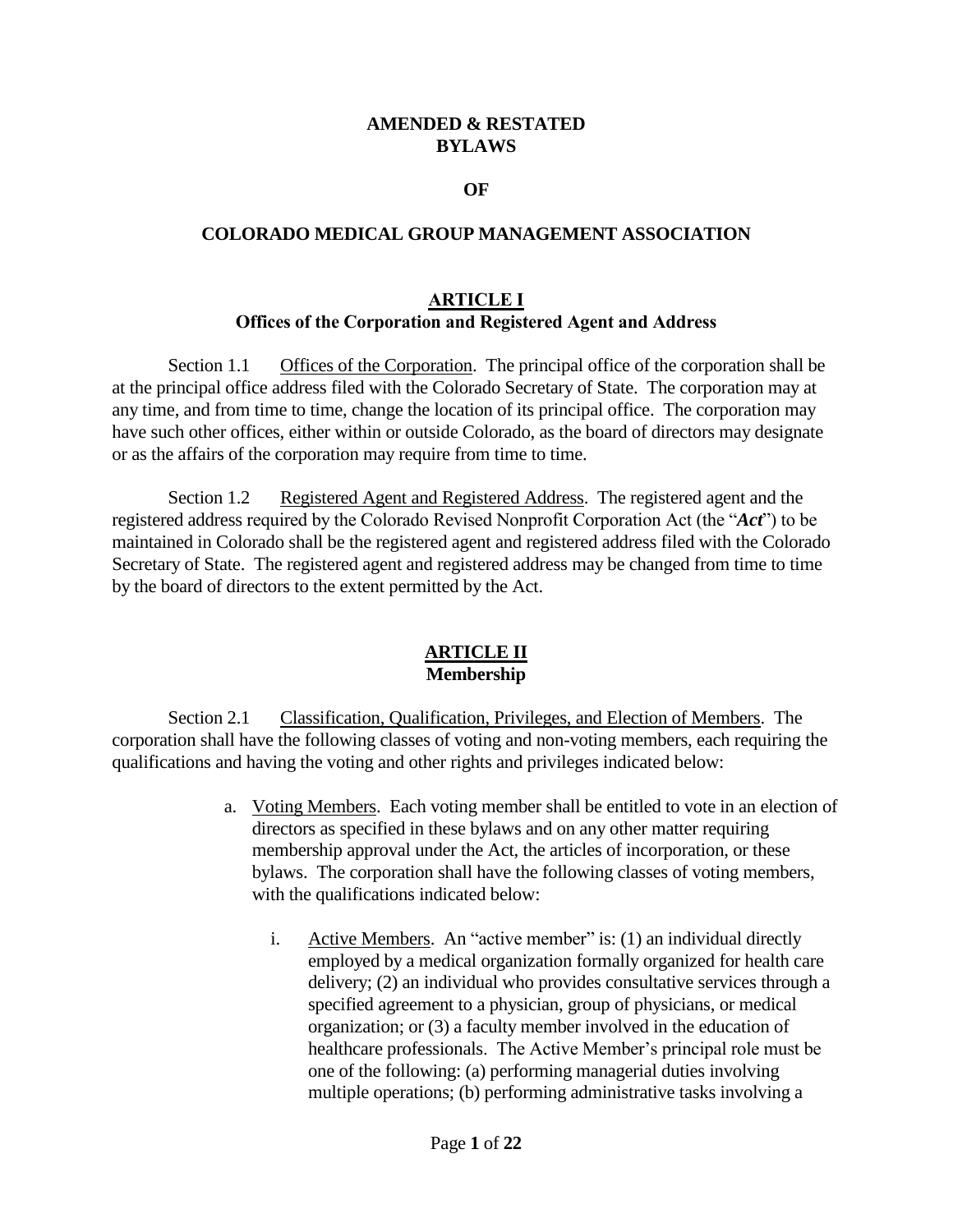single area in the medical organization; or (c) providing patient care along with performing significant managerial or administrative tasks.

- ii. Lifetime Members. A "lifetime member" is a member who has demonstrated exceptional services to the corporation through years of services, support for the corporation, and serving to strengthen the corporation. Lifetime membership is an honor bestowed by the board of directors, and includes the benefits of active members and is available to the lifetime member for as long as they wish to use the benefit.
- iii. Past Presidents. A "past president member" includes any past president of the corporation who wishes to remain a member of the corporation.
- b. Nonvoting Members. Non-voting members shall not have the right to vote for the election of directors or otherwise participate in the management of the corporation. The corporation shall have the following classes of non-voting members, with the qualifications listed below:
	- i. Corporate Affiliate Members. A "corporate affiliate member" is an individual who works for an organization that provides products and services directly to health care delivery organizations, including, without limitation: (1) accounting / financial service providers; (2) legal or consulting service providers; (3) data processing or information management systems / service providers; (4) insurance plans / agents; (5) HMOs or similar entities; (6) medical systems / suppliers; and (7) organizations or individuals that provide health care services by nonphysician providers, such as physical therapy services, home health services, ancillary services, etc. Up to three individuals from any given gold corporate affiliate member (as defined below), may be a corporate affiliate member.
	- ii. Gold Corporate Affiliate Members. A "gold corporate affiliate member" is an organization or company that provides products and services directly to health care delivery organizations, including, without limitation: (1) accounting / financial service providers; (2) legal or consulting service providers; (3) data processing or information management systems / service providers; (4) insurance plans / agents; (5) HMOs or similar entities; (6) medical systems / suppliers; and (7) organizations or individuals that provide health care services by nonphysician providers, such as physical therapy services, home health services, ancillary services, etc. Special recognition of gold corporate affiliate members will be provided at the corporation's conferences and on the corporation's website, as determined appropriate by the board of directors.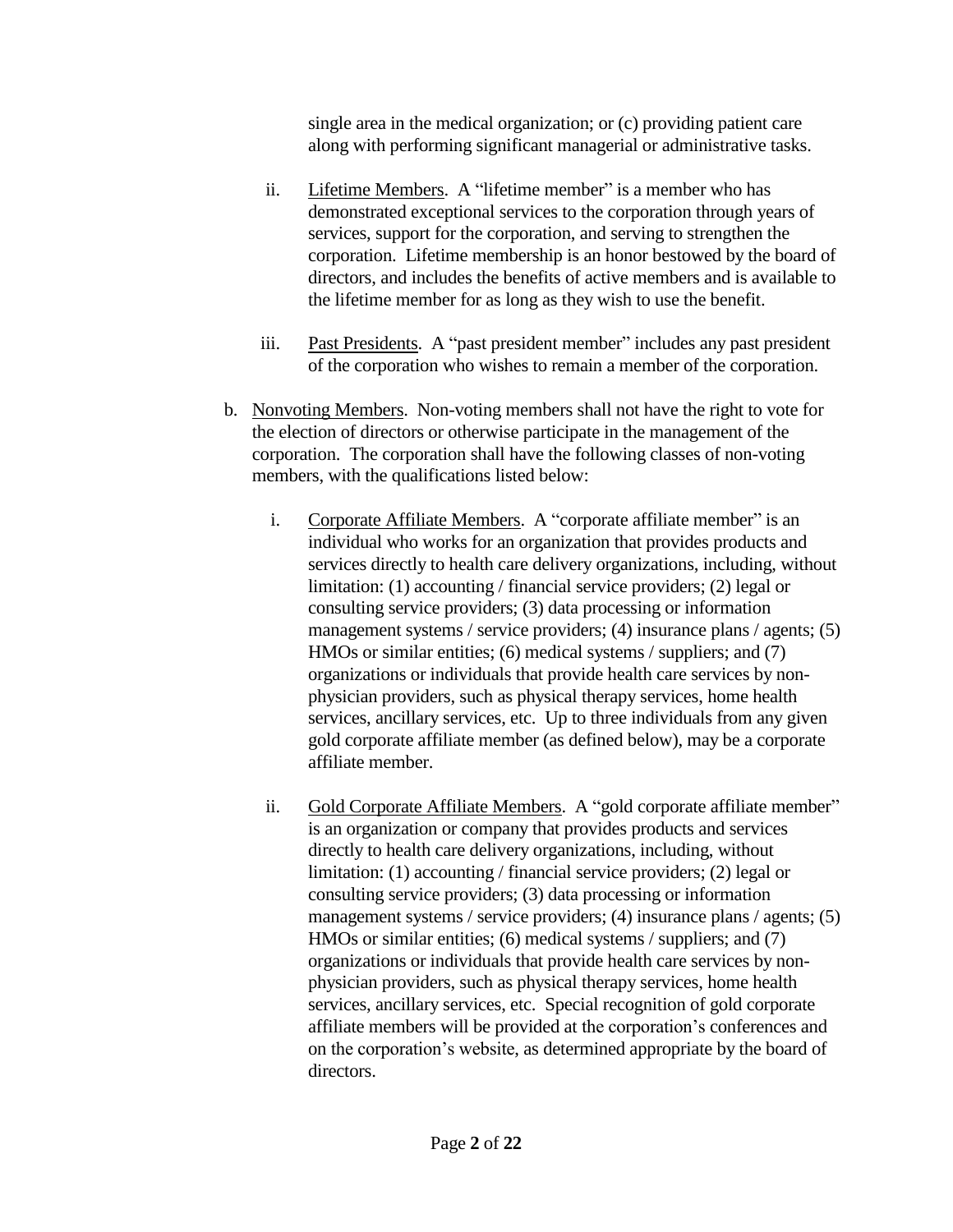iii. Student Members. A "student member" is an individual pursuing a business, accounting, healthcare administration, or healthcare management degree and who is currently a junior undergraduate student, senior undergraduate student, or graduate student.

Section 2.2 Dues. The board of directors may establish such membership initiation fees, periodic dues, and other assessments, which may vary by class of membership, and such rules and procedures for the manner and method of payment, the collection of delinquent dues and assessments, and the proration or refund of dues and assessments in appropriate cases, as the board of directors shall deem necessary or appropriate.

Section 2.3 Suspension and Termination of Membership. A member who fails to pay any due or other assessment within thirty (30) days after written notice of such failure to pay is delivered to such member shall be automatically suspended from membership until all such dues and assessments are fully paid, at which time such member shall be automatically reinstated. The board of directors, by the vote of four-fifths (4/5) of all the directors, may suspend any member for cause for a period determined by the board of directors. During any period of suspension, a member shall not be entitled to exercise the rights and privileges of membership, including, without limitation, the right to vote and attendance at meetings. Any member who is suspended by a vote of the board of directors shall remain so until reinstated by the vote of four-fifths (4/5) of the board of directors. A member's membership may be terminated for cause by a unanimous vote of the board of directors. A member who is terminated or suspended shall be liable to the corporation for dues, assessments, or fees as a result of obligations incurred or commitments made prior to expulsion or suspension. A member may only resign if the member has paid all dues and assessments then payable as specified in Section 2.2 above. For the purposes of this Section 2.3, cause shall mean any egregious act, failure to act, or series of actions that the board of directors determines, in its reasonable discretion, is likely to harm the corporation or its members, or the reputation of the corporation or its members.

Section 2.4 Transfer of Membership. Membership in the corporation is not transferable, unless to a successor of a gold corporate affiliate member, at the discretion of the board of directors. Members shall have no ownership rights or beneficial interests of any kind in the property of the corporation.

Section 2.5 Annual Meeting of the Members. The annual meeting of the members shall be held in the fall of each year or at such other time on such other day as shall be determined by the board of directors for the purpose of electing directors and for the transaction of such other business as may come before the meeting. Members may not raise any matter for a vote at an annual meeting of the members unless they have given specifics of the matter to the president of the corporation no less than ten (10) days prior to the meeting, so that the matter may be included in the meeting agenda.

Section 2.6 Special Meeting of the Members. A special meeting of the voting members for any purpose or purposes may be called by: (a) the board of directors; or (b) the president, upon receipt of a written request by one-fourth (1/4) of the voting members, within thirty (30) days after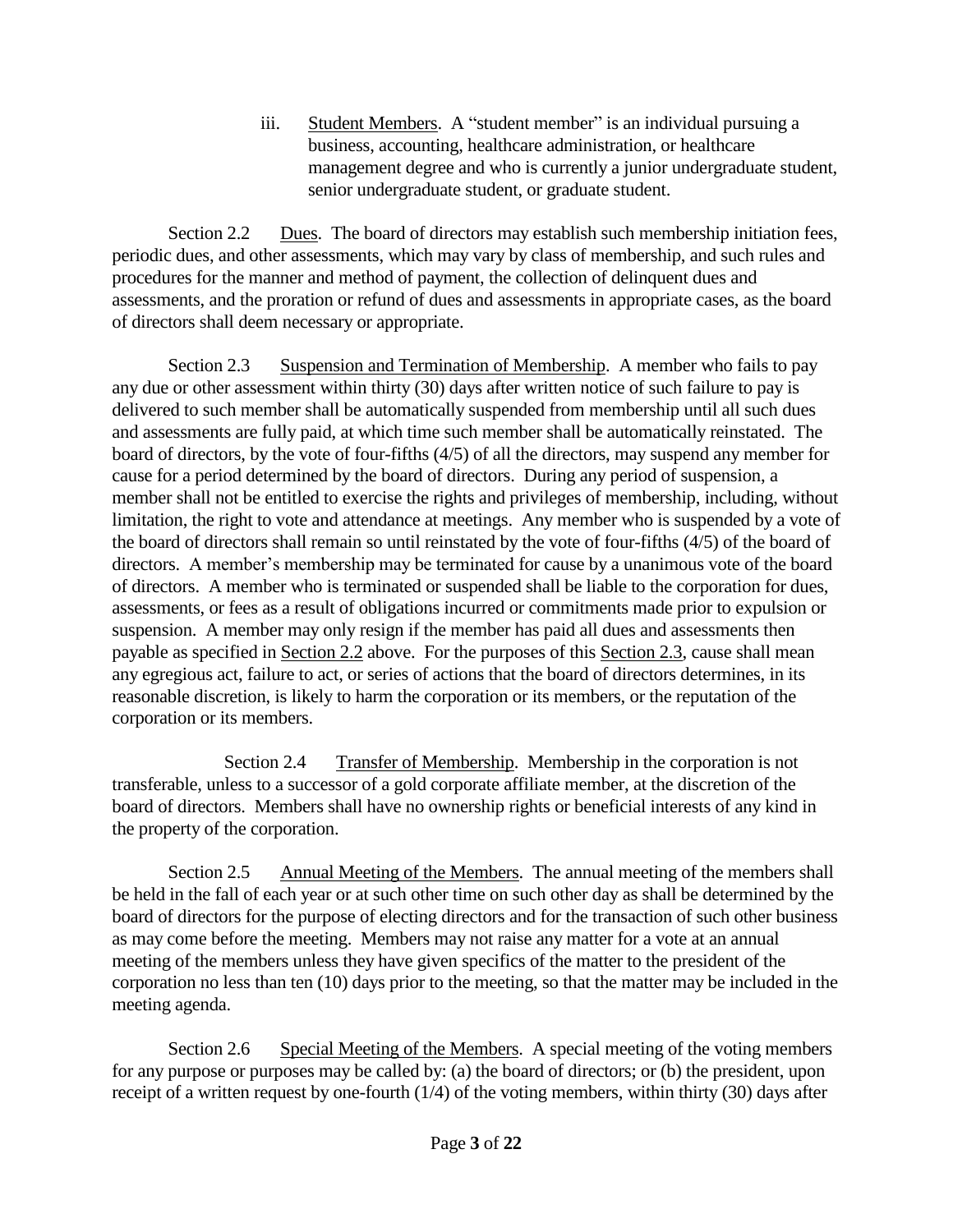the filing of such a request with the board of directors or president. The business that may be transacted during a special meeting of the members shall be limited to the purpose or purposes set forth in the notice of the meeting.

Section 2.7 Place of Meetings. Each meeting of the members shall be held at such place, either within or outside Colorado, as may be designated in the notice of meeting. Any or all members may participate in any meeting through the use of any means of communication by which all persons participating in the meeting may hear each other during the meeting.

Section 2.8 Notice of Meetings. Except as otherwise prescribed by statute, written notice of each meeting of the members stating the place, date, and time of the meeting, and, in the case of a special meeting, the purpose or purposes for which the meeting is called, shall be delivered no fewer than ten (10) calendar days nor more than forty (40) calendar days before the date of the meeting, either personally, by mail or private carrier, or by facsimile, electronic transmission, or any other form of wire or wireless communication, by or at the direction of the president, or the secretary, or the other officer or person calling the meeting to order. If mailed, such notice shall be deemed delivered when deposited in the United States mail, addressed to each member at such member's address as it appears in the records of the corporation, with postage thereon prepaid. If delivered by private carrier, such notice is deemed delivered upon deposit with the carrier. If transmitted by facsimile, electronic transmission, or by any other form of wire or wireless communication, such notice shall be deemed to be given when the transmission is complete. Any member may waive notice of any meeting before, at, or after such meeting. The attendance in person or by proxy of a member at a meeting shall constitute a waiver of notice of such meeting, unless the member at the beginning of the meeting objects to holding the meeting or transacting business at the meeting because of lack of notice or defective notice. A member's attendance at a meeting also waives objection to consideration of a particular matter at the meeting that is not within the purpose or purposes described in the meeting notice, unless the member objects to considering the matter when it is presented.

Section 2.9 Quorum and Action of the Members. Except as otherwise required by the Act, the articles of incorporation, or these bylaws, twenty (20) voting members present at a meeting of the members shall constitute a quorum of the members with respect to such matter. With respect to all matters other than the election of officers / directors, action is approved if a quorum exists and if the votes cast in favor of the action exceed the votes cast in opposition of the action, unless otherwise required by the Act. In an election of officers / directors, each voting member will be entitled to one vote for each vacant position. The officer / director candidate receiving the most votes for each office shall be elected to that office. If less than a quorum of the members are represented at a meeting, a majority of the members so represented may adjourn the meeting from time to time for a period not to exceed sixty (60) days at any one adjournment without further notice other than an announcement at the meeting. At such adjourned meeting, at which quorum shall be represented, any business may be transacted which might have been transacted at the meeting as originally notified.

Section 2.10 Voting Rights; Proxies.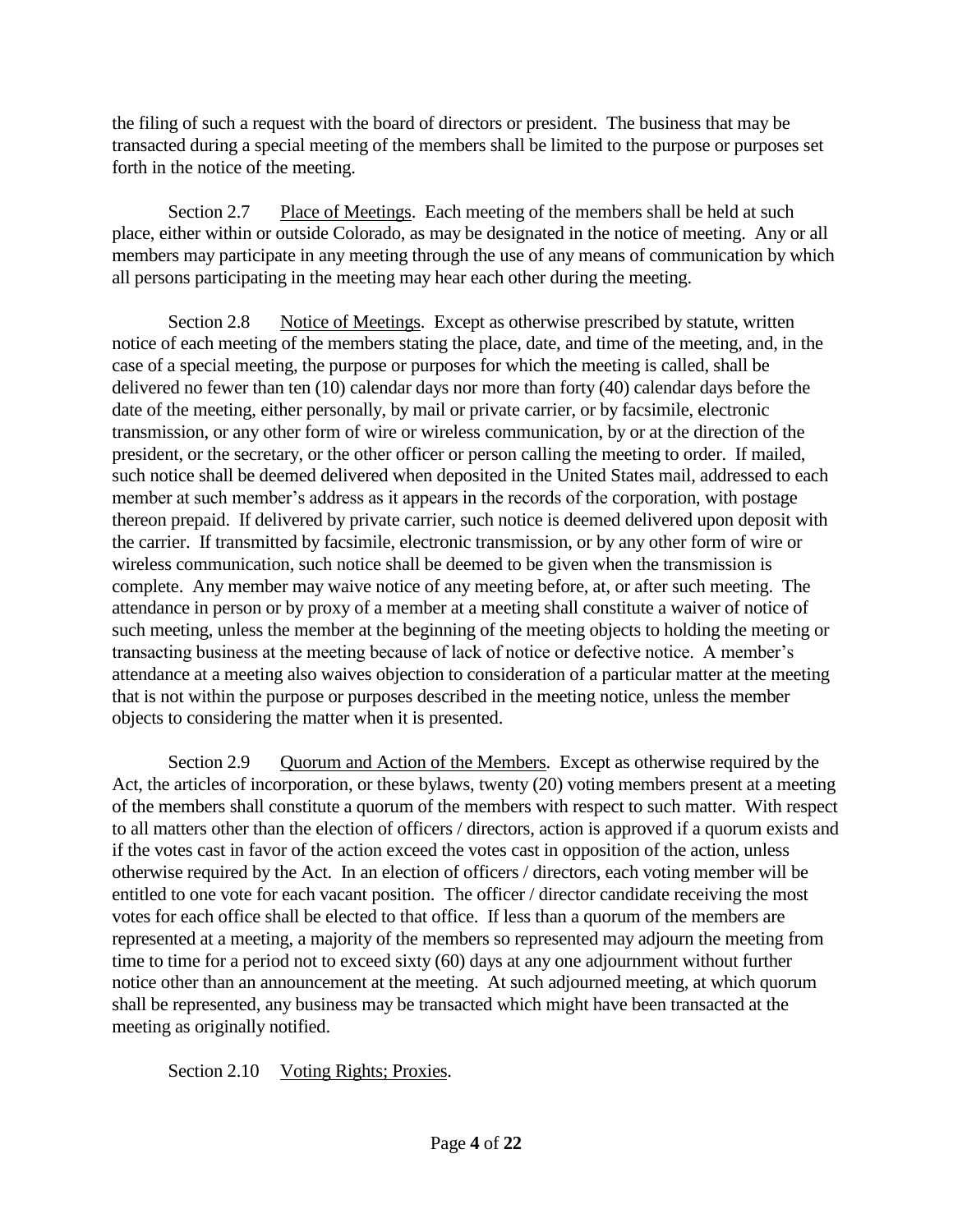- a. Each voting member is entitled to one vote on each matter submitted to a vote of the voting members. Cumulative voting shall not be allowed.
- b. At each meeting of the voting members, a member entitled to vote thereat may vote by proxy executed in writing by the member or by such member's duly authorized attorney in-fact. Such proxy shall be delivered to the corporation before or at the time of the meeting in any manner permitted by C.R.S. § 7-127- 203. No proxy shall be valid after eleven months from the date of its execution, unless otherwise provided in the proxy.
- c. The board of directors is not required to prepare a members' list in connection with any meeting of the members.
- d. Members may vote pursuant to a voting agreement only if such agreement is filed with the secretary of the corporation prior to such vote.

Section 2.11 Action without a Meeting. Any action required or permitted to be taken at a meeting of the members or any committee thereof may be taken without a meeting either by unanimous written or electronic consent or by written or electronic ballot. Action by unanimous written consent is taken when a consent in writing, setting forth the action to be taken, is signed by all of the voting members entitled to vote with respect to the subject matter thereof. Such consent (which may be signaled in counterparts) shall have the same force and effect as a unanimous vote of all the members entitled to vote thereon. Action by written ballot may be taken as provided under the Act. A written ballot may not be revoked.

## **ARTICLE III Officers and Agents**

### Section 3.1 Designation and Qualifications.

- a. Officer Positions. The officers of the corporation shall include the president, president elect, immediate past president, secretary, and member-at-large. The board of directors may also appoint, designate, or authorize such other officers, assistant officers, and agents, as the board of directors considers necessary or useful from time to time.
- b. Qualifications. Officers shall satisfy the following qualifications:
	- i. Each officer must be a natural citizen who is eighteen (18) years of age or older;
	- ii. Each officer must be a voting member of the corporation; and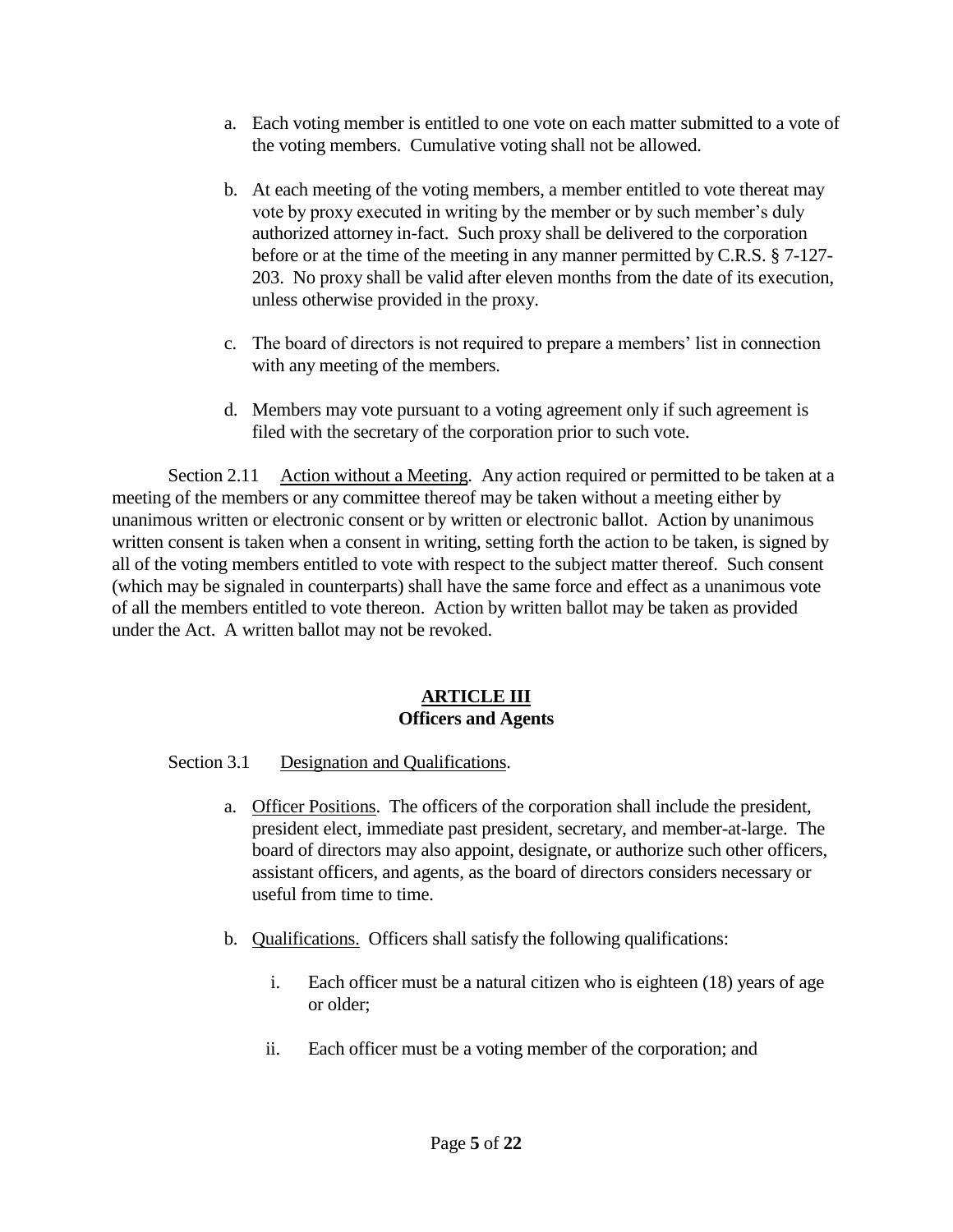iii. The president and president elect must be members of the National Medical Group Management Association, as defined in Section 4.15.a below.

Section 3.2 Election of Secretary and Vacated Positions. The nominating committee of the board of directors described in Section 4.13.a shall nominate a candidate for secretary and any other vacated elected position that is open at the time of the annual meeting of the members. The nominating committee shall provide to the members notice of its nominee for each such officer positions no later than ten (10) days prior to the annual meeting of the members. Additionally, members will be notified of any open positions and nominations will be accepted from the members entitled to vote up to ten (10) days prior to the annual meeting of the members. At each annual meeting of the members, the secretary and any other vacated elected positions shall be elected by the voting members in accordance with the procedures set forth in Article II.

Section 3.3 Automatic Appointment of President, President Elect, and Immediate Past President.

- a. Immediate Past President. Upon the expiration of the president's term as president, such individual shall automatically be appointed to the office of immediate past president for the next term. If the individual who served as president vacated that office during his or her term as president, then the office of the immediate past president for the next term shall be elected by the members in accordance with the procedure described in Section 3.2.
- b. President. Upon the expiration of the president elect's term as president elect, such individual shall automatically be appointed to the office of president for the next term. If the individual who served as president elect vacated that office during his or her term as president elect, then the office of president for the next term shall be elected by the members in accordance with the procedure described in Section 3.2.
- c. President Elect. Upon the expiration of the secretary's term as secretary, such individual shall automatically be appointed to the office of president elect for the next term. If the individual who served as secretary vacated that office during his or her term as secretary, then the office of president elect for the next term shall be elected by the members in accordance with the procedure described in Section 3.2.

Section 3.4 Appointment of Member-at-Large. The office of member-at-large shall be appointed by the board of directors at the time of each annual meeting of the members.

Section 3.5 Terms of Office. Each officer shall hold office for a period of approximately one year, running between annual meetings of the members. Each officer shall hold office until such officer's term expires and thereafter until such officer's successor shall have been elected and qualified, or until such officer's earlier death, resignation, or removal.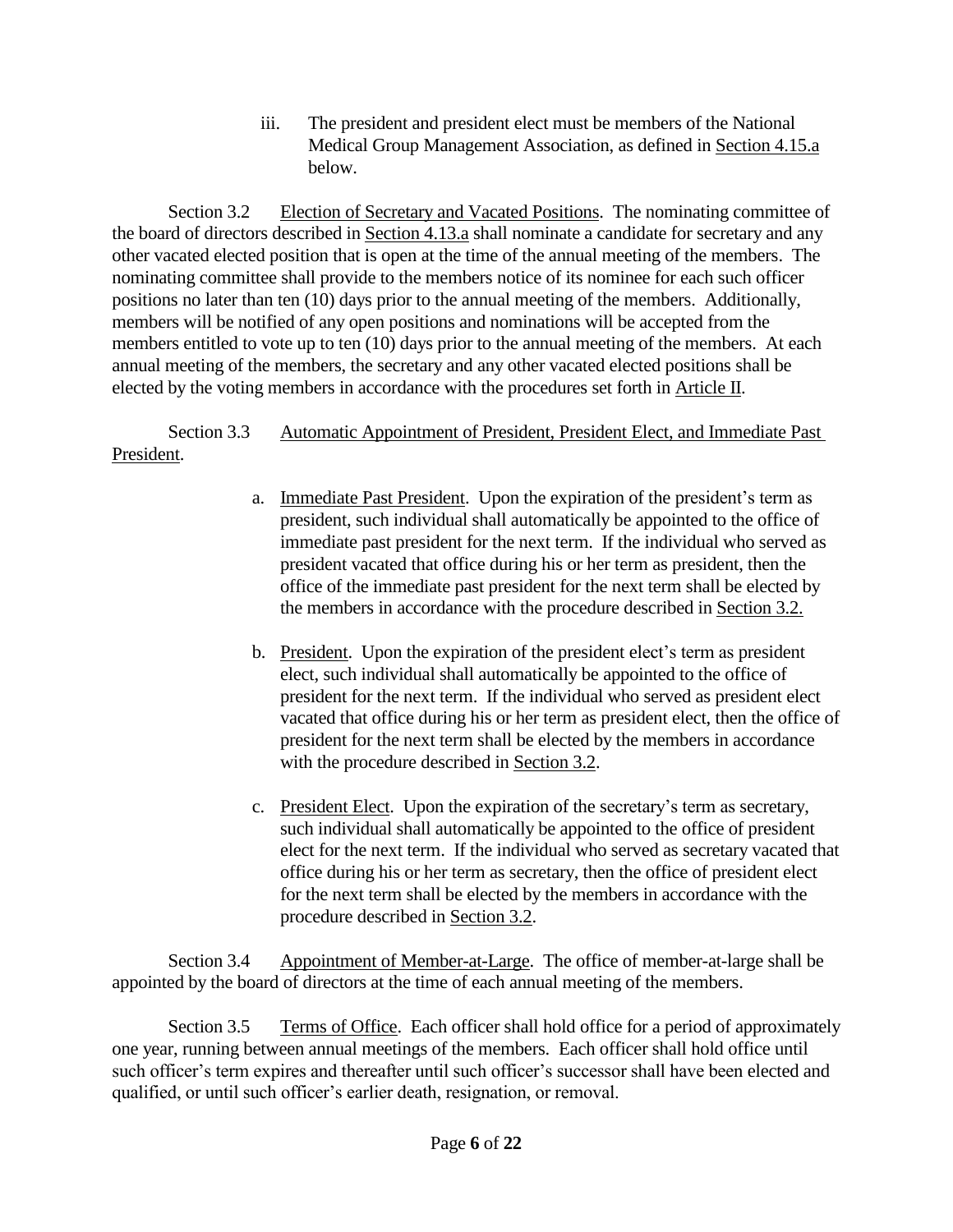Section 3.6 Compensation. Officers of the corporation shall receive no compensation from the corporation for their services as officers.

Section 3.7 Authority and Duties of Officers. The officers of the corporation shall have the authority and shall exercise the powers and perform the duties specified below and as may be additionally specified by the president, the board of directors, or these bylaws, except that in any event, each officer shall exercise such powers and perform such duties in a manner consistent with the Act and as otherwise provided by applicable law.

- a. President. The president shall, subject to the direction and supervision of the board of directors: (i) be the chief executive officer of the corporation and have general and active control of its day-to-day affairs and business and general supervision of its officers, agents, and employees; (ii) preside at all meetings of the members and of the board of directors; (iii) see that all resolutions of the board of directors are carried into effect; (iv) communicate to the membership on matters affecting the corporation between meetings; and (v) perform all other duties incident to the office of president and as from time to time may be assigned to such office by the board of directors.
- b. President Elect. The president elect shall: (i) perform all duties of the president during his or her absence and will assist the president in the fulfillment of his or her executive duties as directed by the president; (ii) be the principal financial officer of the board of directors with general responsibility for the oversight of the financial affairs of the corporation; (iii) present financial reports to the board of directors as the board may request from time to time; (iv) serve as the chief financial officer, in the even there is no separate chief financial officer; and (v) perform all other duties incident to the office of president elect and such other duties as from time to time may be assigned to the president elect by board of directors.
- c. Secretary. The secretary shall: (i) keep the minutes of the proceedings of the members, the board of directors, and any committees of the members of the board of directors; (ii) see that all notices are duly given in accordance with the provisions of these bylaws or as otherwise required by law; (iii) be custodian of the corporate records and of the seal of the corporation; (iv) keep at the corporation's registered office or principal place of business within or outside of Colorado, a record containing the names and addresses of all members; and (v) in general, perform all duties incident to the office of secretary and such other duties as from time to time may be assigned to such office by the president or by the board of directors.
- d. Immediate Past President and Member-at-Large. The immediate past president and member-at-large shall each assist the president and other officers in the fulfillment of their respective executive duties, as directed by the president. The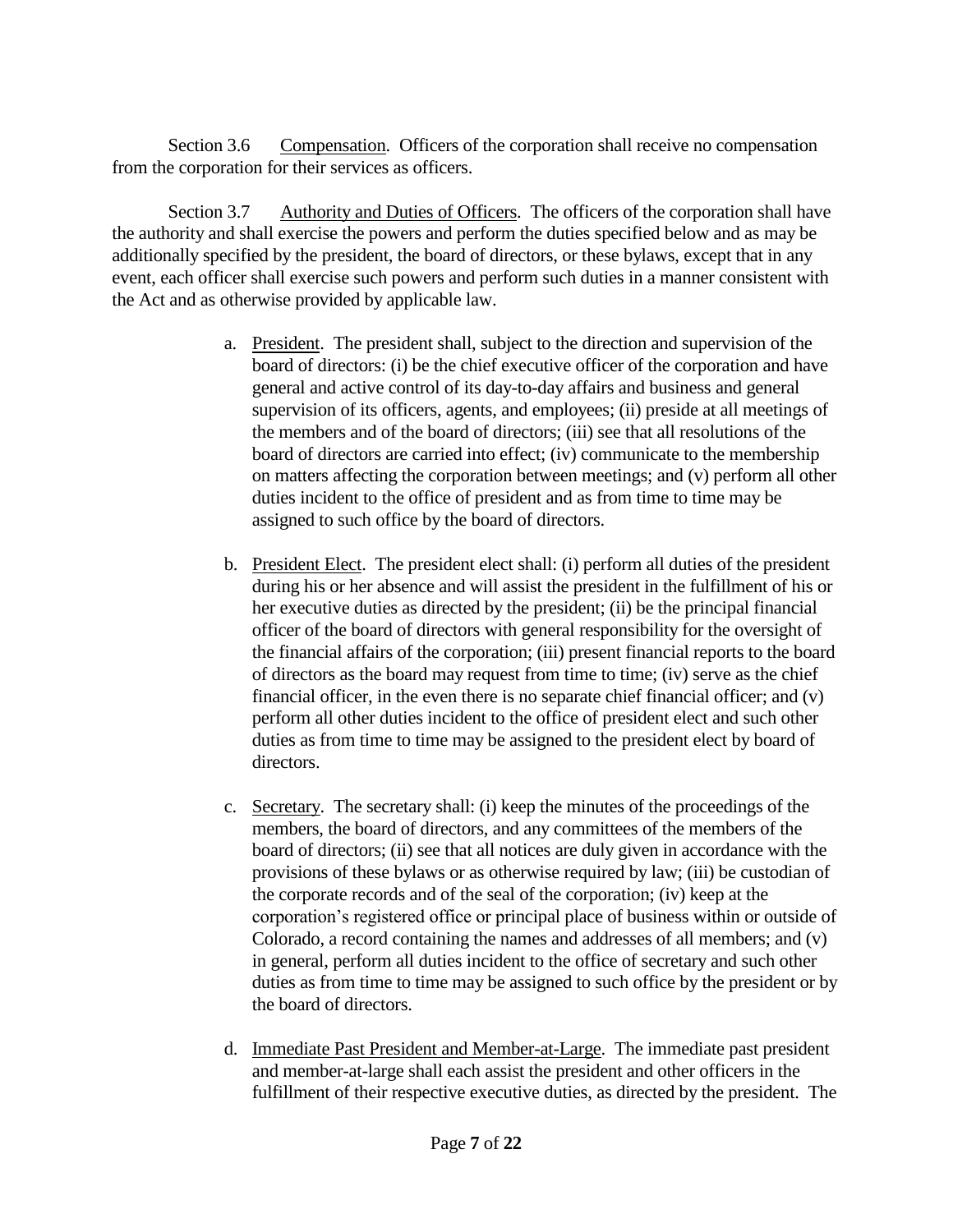immediate past president shall also serve as chairperson of the nominating committee, as further described in Article IV.

Section 3.8 Resignation; Removal; Vacancies. As each of the officers serve as *ex officio* members of the board of directors, officers are subject to the same resignation, removal, and vacancy provisions governing the board of directions as set forth in Article IV below. If a director resigns, is removed, or otherwise leaves his or her directorship vacant, such director shall also be deemed to have resigned, been removed, or vacated, as the case may be, his or her position as an officer of the corporation.

### **ARTICLE IV Board of Directors**

Section 4.1 General Powers; Authority and Responsibility. Except as otherwise provided in the Act, the articles of incorporation, or these bylaws, all corporate powers shall be exercised by or under the authority of, and the business affairs of the corporation shall be managed by, its board of directors.

Section 4.2 *Ex Officio* Directors. Each of the persons serving as an officer of the corporation shall also serve as a director of the corporation, with full voting rights, so long as such person continues to serve in such capacity. Accordingly, the board of directors shall consist of five (5) individuals. Any action of the members of the board of directors to change the number of directors, whether expressly by resolution or by implication through the election of additional directors, shall constitute an amendment to these bylaws changing the number of directors, provided such action otherwise satisfies the requirements for amending these bylaws, as provided in the Act, the articles of incorporation, or these bylaws.

Section 4.3 Resignation; Removal; Vacancies. Any director may resign at any time by giving written notice to the president or to the secretary of the corporation. A director's resignation shall take effect at the time specified in such notice and, unless otherwise specified therein, the acceptance of such resignation shall not be necessary to make it effective. A director shall be deemed to have resigned in the event of such director's incapacity as determined by a court of competent jurisdiction. Any director who is appointed by the board of directors may be removed at any time, for cause, by the affirmative vote of at least three-fourths (3/4) of the remaining board of directors. Any director who is elected by the members may be removed only by a majority vote of the members. Any vacancy on the board of directors occurring between annual meetings of the members shall be filled by appointment by the board of directors, and in consultation with the nominating committee. A director so appointed to fill a vacancy shall serve the unexpired term of his or her predecessor. A director so appointed to the roles of president, president elect, or secretary shall not be automatically appointed to another office as set forth in Section 3.3 above; rather, the position to which the filled office would have succeeded shall be filled as a vacant office in accordance with Section 3.2.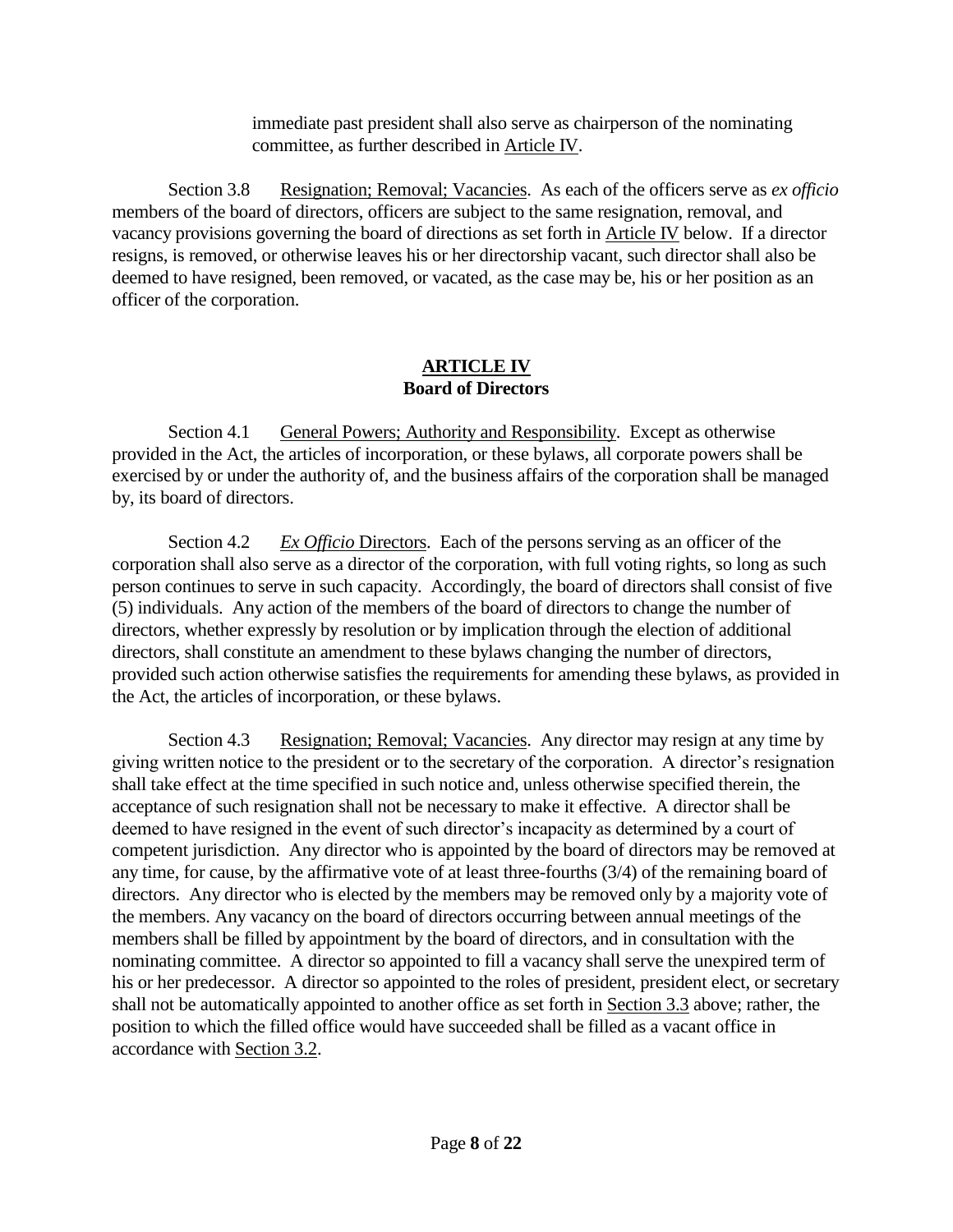Section 4.4 Regular Meetings. No less than two regular annual meetings of the board of directors shall be held at the time and place, either within or outside Colorado, determined by the board of directors, for the purpose of the transaction of any such business as may come before the meeting. The board of directors may provide by resolution the time and place, either within or outside Colorado, for the holding of additional regular meetings. Notice of regular meetings of the board of directors shall be given to all directors not less than thirty (30) calendar days before the meeting is to be held.

Section 4.5 Special Meetings. Special meetings of the board of directors may be called by the president or at the request of three (3) directors. The person or persons authorized to call special meetings of the board of directors may fix the time and place, either within or outside Colorado, for holding any special meeting of the board of directors called by them. Notice of special meetings of the board of directors shall be given to all directors not less than seventy-two (72) hours before the meeting is to be held.

Section 4.6 Notice of Meetings.

- a. Requirements. Notice of each meeting of the board of directors stating the date, time, and place of the meeting shall be given to each director at such director's business or residential address by the mailing of written notice by first class, certified, or registered mail, or by personal delivery or private carrier of written notice, or by telephone, facsimile, electronic transmission or any other form of wire or wireless communication (and the method of notice need not be the same as to each director). Written notice, if in a comprehensible form, is effective at the earliest of: (i) the date received; (ii) five days after its deposit in the United States mail, as evidenced by the post-mark, if mailed correctly addressed and with first postage affixed; and (iii) the date shown on the return receipt, if mailed by registered or certified mail, return receipt requested, and the receipt is signed by or on behalf of the addressee. If transmitted by facsimile, electronic transmission, or other form of wire or wireless communication, notice shall be deemed to be given when the transmission is complete.
- b. Waiver of Notice. A director may waive notice of any meeting before or after the time and date of the meeting stated in the notice. Except as otherwise provided in this Section 4.6.b., the waiver shall be in writing and signed by the director entitled to the notice. Such waiver shall be delivered to the corporation for filing with the corporate records, but such delivery and filing shall not be conditions of the effectiveness of the waiver. A director's attendance at or participation in a meeting waives any required notice to that director of the meeting, unless: (i) at the beginning of the meeting or promptly upon the director's later arrival, the director objects to holding the meeting or transacting business at the meeting because of lack of notice or defective notice and does not thereafter vote for, or assent to, action taken at the meeting; or (ii) if special notice was required of a particular purpose pursuant to the Act or these bylaws, the director objects to transacting business with respect to the purpose for which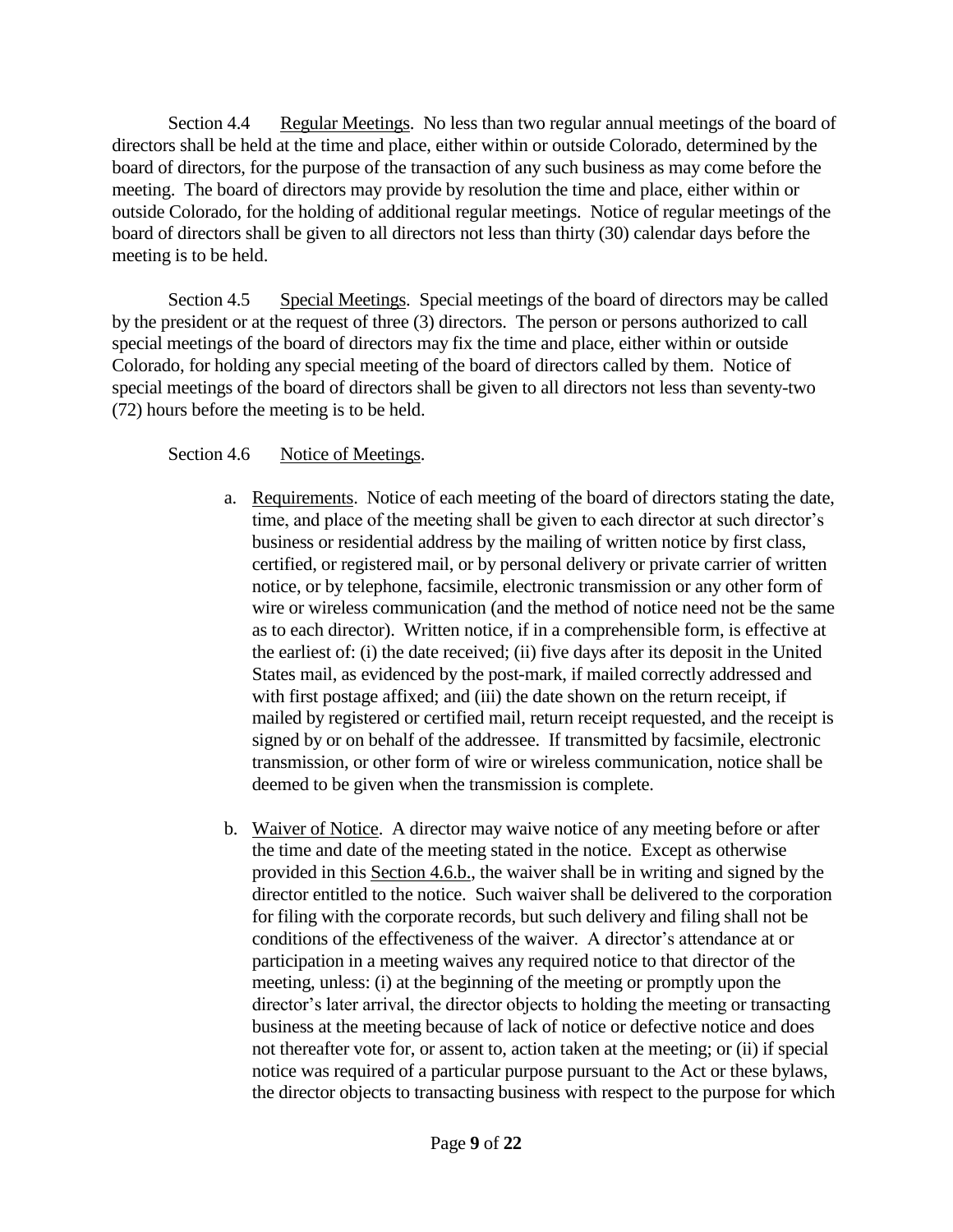such special notice was required and does not thereafter vote for or assent to action taken at the meeting with respect to such purpose.

c. Deemed Assent. A director of the corporation who is present at a meeting of the board of directors when corporate action is taken is deemed to have assented to all action taken at the meeting, unless: (i) the director objects at the beginning of the meeting, or promptly upon the director's arrival, to holding the meeting or transacting business at the meeting and does not thereafter vote for or assent to any action taken at the meeting; or (ii) the director contemporaneously requests the director's dissent or abstention as to any specific action taken be entered into the minutes of the meeting; or (iii) the director causes written notice of the director's dissent or abstention as to any specific action to be received by the presiding officer of the meeting before the adjournment thereof or by the corporation promptly after the adjournment of the meeting. Such right of dissension or abstention is not available to a director who votes in favor of the action taken.

Section 4.7 Quorum and Voting. A majority of the directors in office immediately before a meeting begins shall constitute a quorum for the transaction of business at any meeting of the board of directors and the vote of a majority of the directors present in person at a meeting at which quorum is present shall be the act of the board of directors, unless otherwise required by the Act, the articles of incorporation, or these bylaws. If less than a quorum is present at a meeting, a majority of the directors present may adjourn the meeting from time to time without further notice other than an announcement at the meeting, until a quorum is present.

Section 4.8 Voting by Proxy. For purposes of determining quorum with respect to a particular proposal, and for purposes of casting a vote for or against a particular proposal, a director may be deemed to be present at a meeting and vote if the director has granted a signed written proxy to another director who is present at the meeting, authorizing the other director to cast the vote that is directed to be cast by the written proxy with respect to the particular proposal that is described with reasonable specificity in the proxy. Except as provided in this Section 4.8 and as permitted by Section 4.10, directors may not vote or otherwise act by proxy.

Section 4.9 Meetings by Telephone. Members of the board of directors or any committee thereof may participate in a regular or special meeting by, or conduct the meeting through the use of, any means of communication by which all directors participating may hear each other during the meeting. A director participating in a meeting by this means is deemed to be present in person at the meeting.

# Section 4.10 Action without a Meeting.

a. Any action required or permitted to be taken at a meeting of the board of directors or any committee thereof may be taken without a meeting if each and every member of the board or committee in writing either: (i) votes for such action; (ii) votes against such action; or (iii) abstains from voting. Each director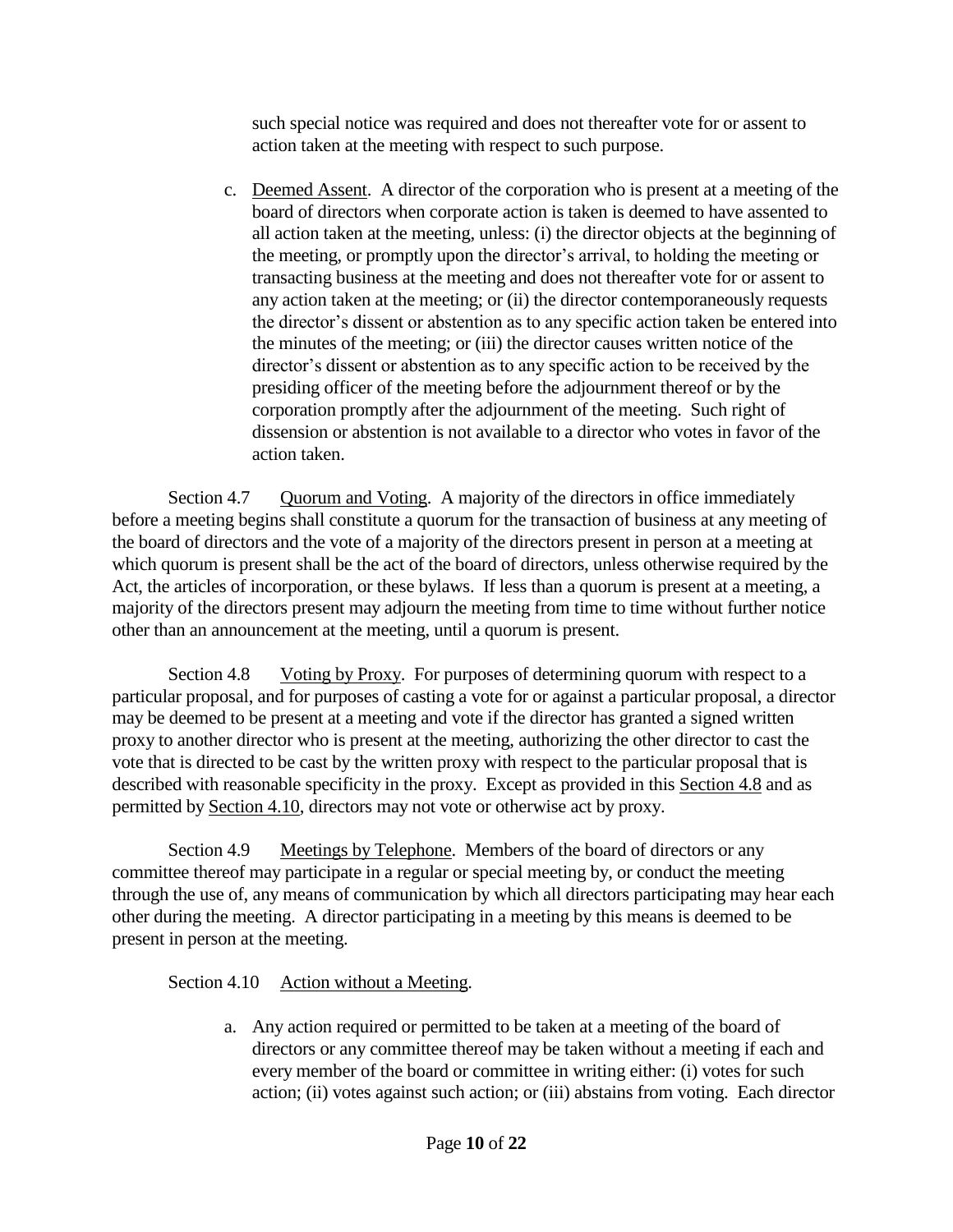or committee member who delivers a writing described in this Section 4.10.a. to the corporation shall be deemed to have waived the right to demand that action not be taken without a meeting.

- b. Action is taken under this Section 4.10 only if the affirmative vote for such action equals or exceeds the minimum number of votes that would be necessary to take such action at a meeting at which all of the directors then in office were present and voted.
- c. No action taken pursuant to this Section 4.10 shall be effective unless writings describing the action taken and otherwise satisfying the requirements of Section 4.10.a, signed by all directors and not revoked pursuant to Section 4.10.d, are received by the corporation. Any such writing may be received by the corporation by electronically transmitted facsimile or other form of wire or wireless communication providing the corporation with a complete copy of the document, including a copy of the signature on the document. Action taken pursuant to this Section 4.10 shall be effective when the last writing necessary to effect the action is received by the corporation unless the writings describing the action taken set forth a different effective date.
- d. Any director who has signed a writing pursuant to this Section 4.10 may revoke such writing by a writing signed and dated by the director describing the action and stating that the director's prior vote with respect thereto is revoked, if such writing is received by the corporation before the last writing necessary to effect the action is received by the corporation.
- e. Action taken pursuant to this Section 4.10 has the same effect as action taken at a meeting of the directors and may be described as such in any document.
- f. All signed written instruments necessary for any action taken pursuant to this Section 4.10 shall be filed with the minutes of the meetings of the board of directors.

Section 4.11 Resolution of Deadlocks. To the extent a deadlock exists, board of directors may seek resolution on their own or may seek a neutral third-party facilitator that may or may not have decision-making authority regarding the outcome of such deadlock.

Section 4.12 Compensation. Directors shall not receive compensation for their services as such; however, the reasonable expenses of directors of attendance at board meetings may be paid or reimbursed by the corporation. Directors shall not be disqualified to receive reasonable compensation for services rendered to, or for the benefit of, the corporation in any other capacity.

Section 4.13 Committees. The following committees are hereby established. By one or more resolutions adopted by the vote of a majority of the directors present in person at a meeting at which a quorum is present, the board of directors may designate from among its members one or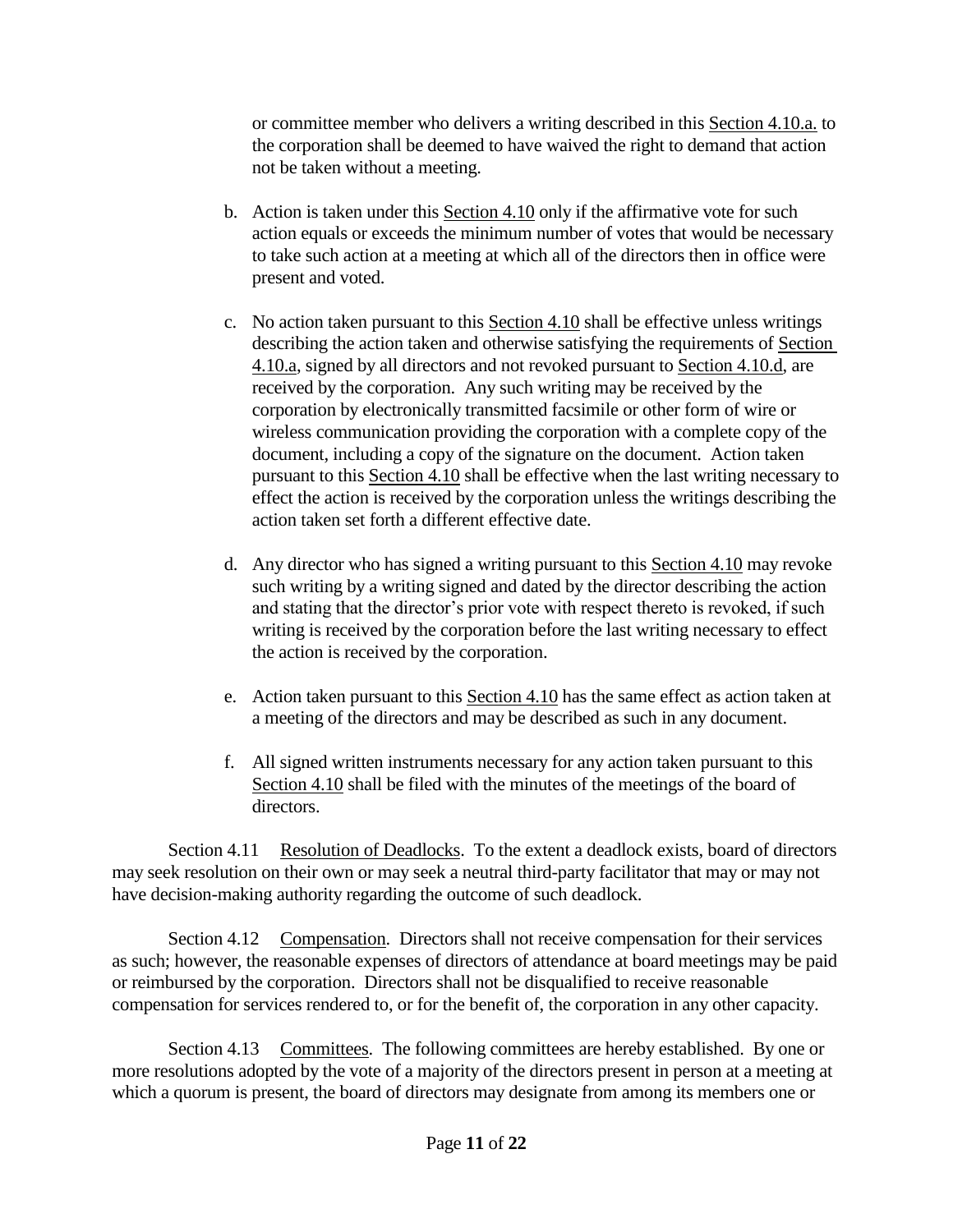more other committees, each of which, to the extent provided in the resolution establishing such committee, shall have and may exercise all of the authority of the board of directors, except as prohibited by the Act. The delegation of authority to any committee shall not operate to relieve the board of directors or any individual director from any responsibility or standard of conduct imposed by law or these bylaws. Rules governing procedures for meetings of any committee shall be the same as those set forth in these bylaws or the Act for the board of directors, unless the board or the committee itself determines otherwise.

# a. Nominating Committee.

- i. Nomination of Officers / Directors. The president shall appoint, with the approval of the board of directors, a nominating committee which will consist of three voting members, one of whom shall be the immediate past president who will serve as the chairperson of the committee. Each year, the nominating committee will nominate candidates to fill the vacancies in the officer / director positions that arise as a result of the expiration of terms or otherwise. The list of nominated candidates shall be presented to the voting members not less than thirty (30) days prior to the date of election of vacant officer / director seats. The nominating committee chairperson will conduct an election at the annual meeting of the members.
- ii. Selection of Life Time Membership Recipient. The nominating committee may, in its discretion and in accordance with a selection process determined by the nominating committee, nominate a candidate to become a life time member to the board of directors. The board of directors has the authority to accept, deny, or pick a different life time member of their choosing. The recipient of the life time membership will be presented at one of the corporation's annual conferences or such other forum as determined appropriate by the board of directors.

Section 4.14 Advisory Boards. The board of directors may from time to time form one or more advisory boards, committees, auxiliaries or other bodies composed of such members having such rules of procedure, and having such chair, as the board of directors shall designate (*e.g.*, appointment of members to work with the National MGMA and other related health care organizations, as appropriate). The name, objectives, and responsibilities of each such advisory board, and the rules and procedures for the conduct of its activities shall be determined by the board of directors. An advisory board may provide such advice, services, and assistance to the corporation, and carry out such duties and responsibilities for the corporation as may be designated by the board of directors; except that, if any such committee or advisory board has one or more members thereof who are entitled to vote on committee matters and who are not then also directors, such committee or advisory board may not exercise any power or authority reserved to the board of directors by the Act, the articles of incorporation, or these bylaws. Further, no advisory board shall have authority to incur any corporate expense or make any representation or commitment on behalf of the corporation without the express approval of the board of directors or the president of the corporation.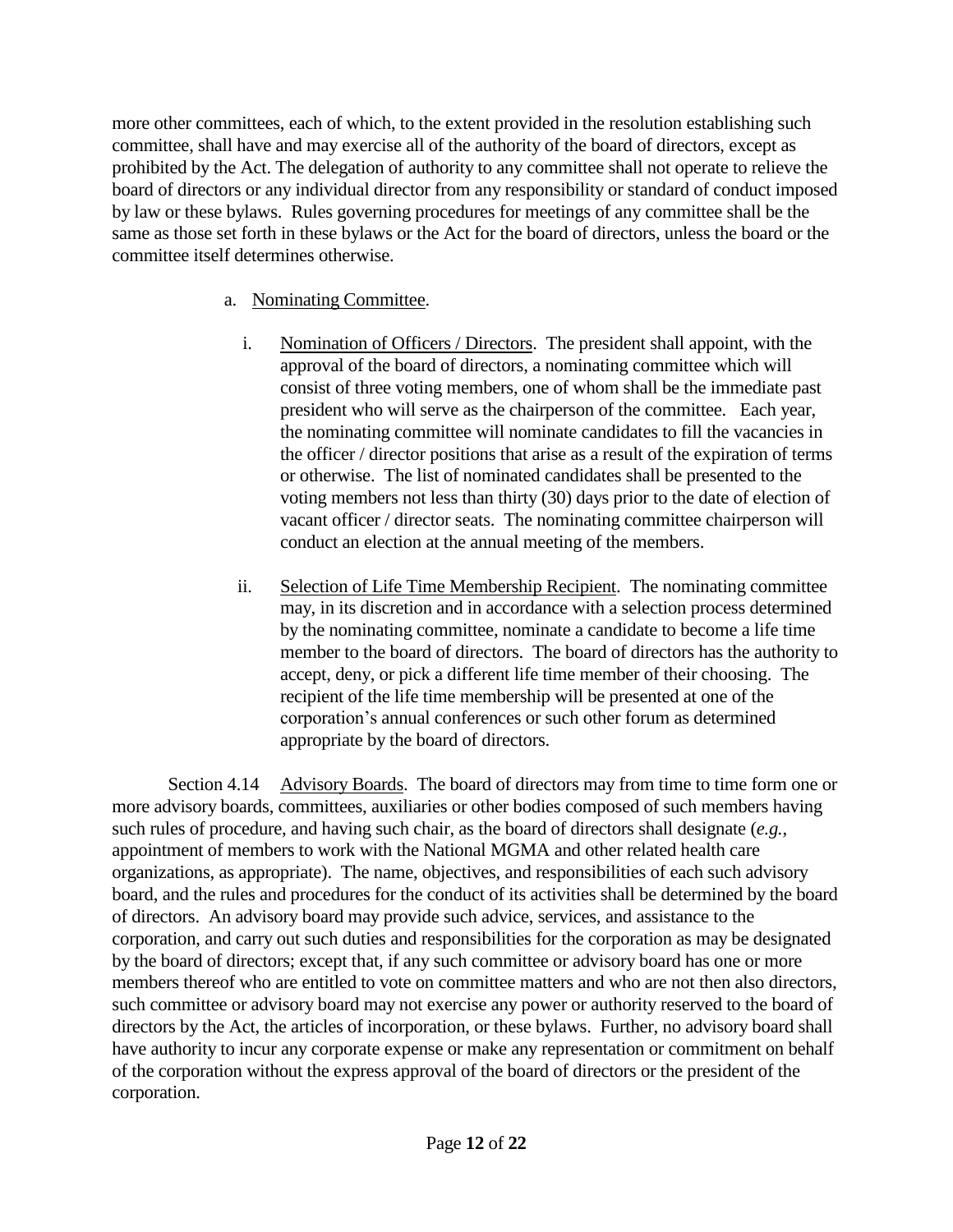## Section 4.15 Associations with Other Organizations.

- a. National MGMA. The corporation shall be affiliated with the national Medical Group Management Association ("*National MGMA*") by entering into an affiliation agreement with the National MGMA, which agreement may be amended from time to time upon approval of the corporation's board of directors.
- b. Related Organizations. In order to further the objectives of the corporation, the board of directors may establish relationships with other associations of similar purpose that are formed on a local, regional (sub-state or multi-state), or state basis. The board of directors shall establish terms and conditions relating to recognized societies and groups in the board of directors' discretion. The corporation will consult with the National MGMA if such organizations desire affiliation with the National MGMA. In the event any existing metropolitan or other organization that is affiliated with the National MGMA wishes to expand or change its jurisdiction, the corporation shall consult with the National MGMA on the advisability of such expansion or change.

# **ARTICLE V Fiduciary Matters**

# Section 5.1 Indemnification.

- a. Scope of Indemnification. The corporation shall indemnify each director, officer, and chair of any committee of the corporation to the fullest extent permissible under the laws of the State of Colorado and may, in its discretion, purchase insurance insuring its obligations hereunder or otherwise protecting the persons intended to be protected by this Section 5.1. The corporation shall have the right, but shall not be obligated, to indemnify any other employee or agent of the corporation not otherwise covered by this Section 5.1 to the fullest extent permissible under the laws of the State of Colorado.
- b. Savings Clause; Limitation. If any provision of the Act or these bylaws dealing with indemnification shall be invalidated by any court or on any ground, then the corporation shall nevertheless indemnify each party otherwise entitled to indemnification hereunder to the fullest extent permitted by law or any applicable provision of the Act or these bylaws that shall not have been invalidated. Notwithstanding any other provision of these bylaws, the corporation shall neither indemnify any person nor purchase any insurance in any manner or to any extent that would jeopardize or be inconsistent with the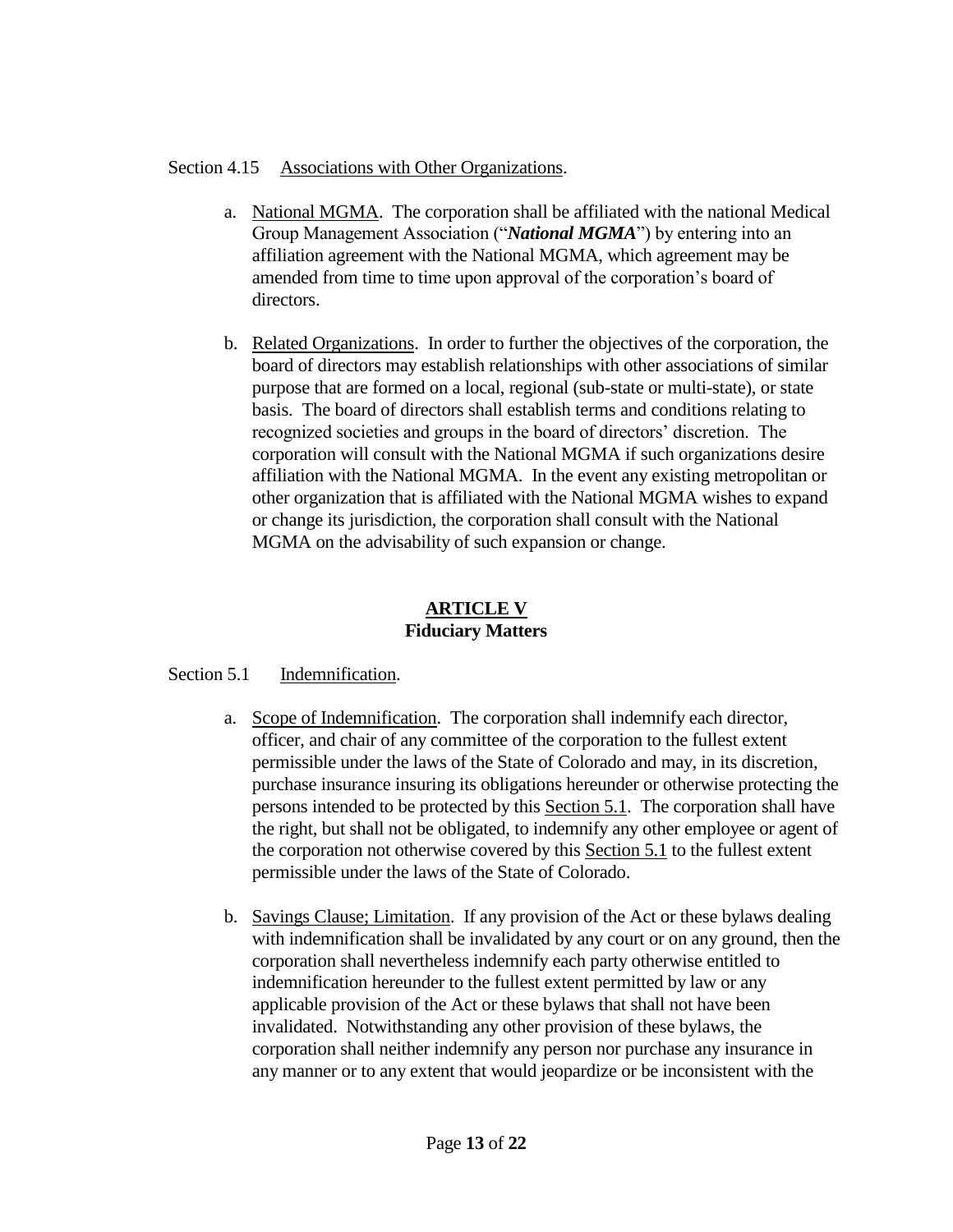qualification of the corporation as a section  $501(c)(6)$  tax-exempt organization under the Internal Revenue Code and related statutes, rules, and regulations.

# Section 5.2 General Standards of Conduct for Directors and Officers.

- a. Discharge of Duties. Each director shall discharge the director's duties as a director, including the director's duties as a member of a committee of the board and each officer with discretionary authority shall discharge the officer's duties under that authority: (i) in good faith; (ii) with the care an ordinary prudent person in a like position would exercise under similar circumstances; and (iii) in a manner the director or officer reasonably believes to be in the best interest of the corporation.
- b. Reliance on Information, Reports, etc. In discharging duties, a director or officer is entitled to rely on information, opinions, reports, or statements, including financial statements and other financial data, if prepared or presented by: (i) one or more officers or employees of the corporation whom the director or officer reasonably believes to be reliable and competent in the matters presented; (ii) legal counsel, a public accountant, or another person as to matters the director or officer reasonably believes are within such person's professional or expert competence; or (iii) in the case of a director, a committee of the board of directors of which the director is not a member if the director reasonably believes the committee merits confidence. A director or officer is not acting in good faith if the director or officer has knowledge concerning the matter in question that makes reliance otherwise permitted by this Section 5.2.b. unwarranted.
- c. Liability to Corporation or its Members. A director or officer shall not be liable as such to the corporation or its members for any action taken or omitted to be taken as a director or officer, as the case may be, if, in connection with such action or omission, the director or officer performed the duties of the position in compliance with this Section 5.2.
- d. Director is Not Deemed to be a Trustee. A director, regardless of title, shall not be deemed to be a "trustee" within the meaning given that term by trust law with respect to the corporation or with respect to any property held or administered by the corporation, including, without limitation, property that may be subject to restrictions imposed by the donor or transferor of such property.

# Section 5.3 Conflicts of Interest.

a. Definition. A conflict of interest arises when any "responsible person" or any "party related to a responsible person" has an "interest adverse to the corporation". A "responsible person" is any individual in a position to exercise substantial influence over the affairs of the corporation, and specifically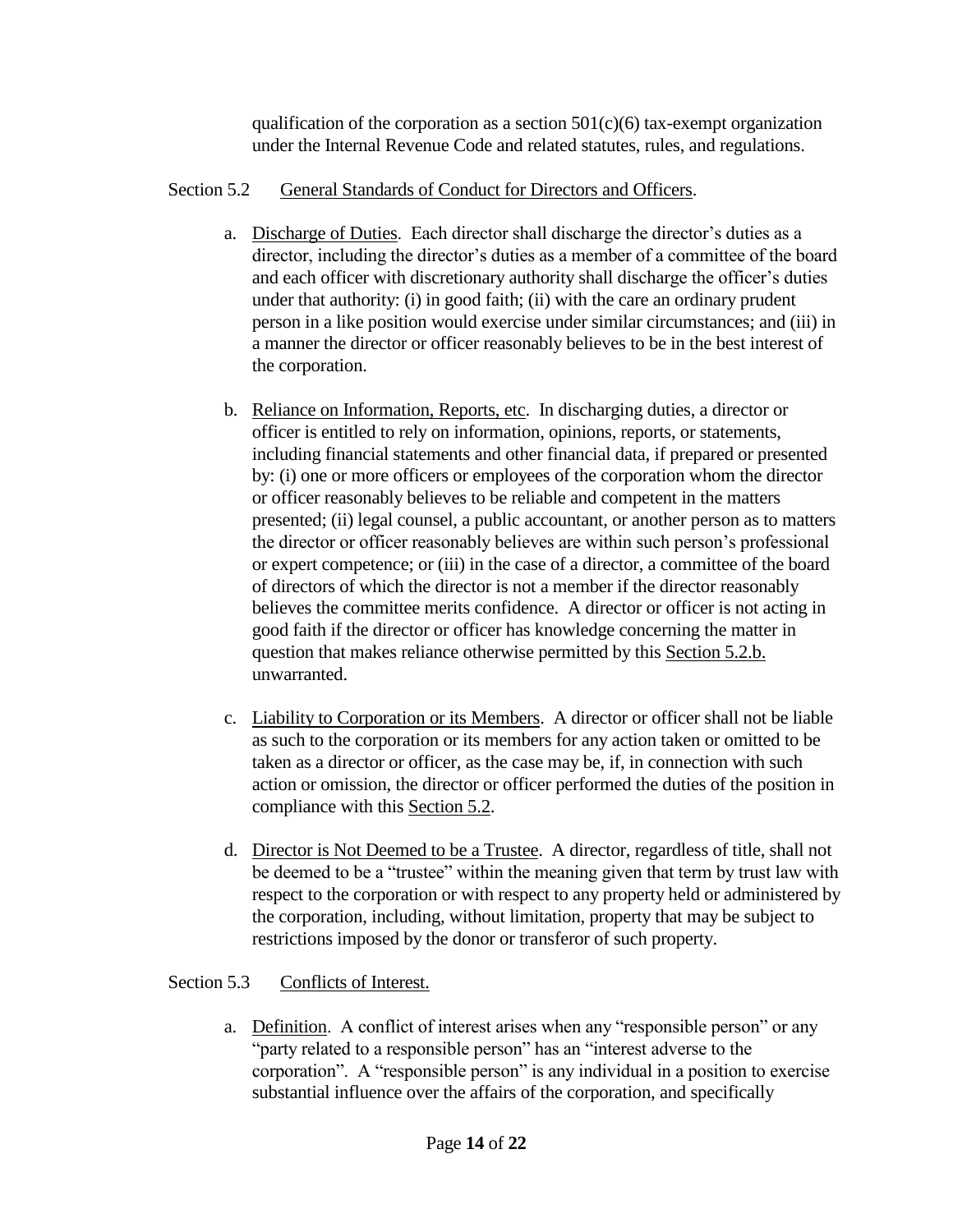includes, without limitation, directors and officers of the corporation. A "party related to a responsible person" includes his or her extended family (including spouse, ancestors, descendants, and siblings, and their respective spouses and descendants), an estate or trust in which the responsible person or any member of his or her extended family has a beneficial interest or a fiduciary responsibility, or an entity in which the responsible person or any member of his or her extended family is a director, trustee, or officer or has a financial interest. "An interest adverse to the corporation" includes any interest in any contract, transaction, or other financial relationship with the corporation, and any interest in an entity whose best interests may be impaired by the best interests of the corporation, including, without limitation, an entity providing any goods or services to, or receiving any goods or services from, the corporation, an entity in which the corporation has any business or financial interest, and an entity providing goods or services or performing activities similar to the goods or services or activities of the corporation.

- b. Disclosure. If a responsible person is aware that the corporation is about to enter into any transaction or make any decision involving a conflict of interest, (a "conflicting interest transaction"), such person shall: (i) immediately inform those charged with approving the conflicting interest transaction on behalf of the corporation of the interest or position of such person or any party related to such person; (ii) aid the persons charged with making the decision by disclosing any material facts within the responsible person's knowledge that bear on the advisability of the corporation entering into the conflicting interest transaction; and (iii) not be entitled to vote on the decision to enter into such transaction.
- c. Approval of Conflicting Interest Transactions. The corporation may enter into a conflicting interest transaction, provided either:
	- i. The material facts as to the responsible person's relationship or interest and as to the conflicting interest transaction are disclosed or are known to the board of directors or to a committee of the board of directors that authorizes, approves, or ratifies the conflicting interest transaction, and the board or committee in good faith authorizes, approves, or ratifies the conflicting interest transaction by the affirmative vote of a majority of the disinterested directors on the board or committee, even though the disinterested directors are less than a quorum; or
	- ii. The material facts as to the responsible person's relationship or interest and as to the conflicting interest transaction are disclosed or are known to the members, and the conflicting interest transaction is specifically authorized, approved, or ratified in good faith by a vote of the members entitled to vote thereon; or
	- iii. The conflicting interest transaction is fair as to the corporation.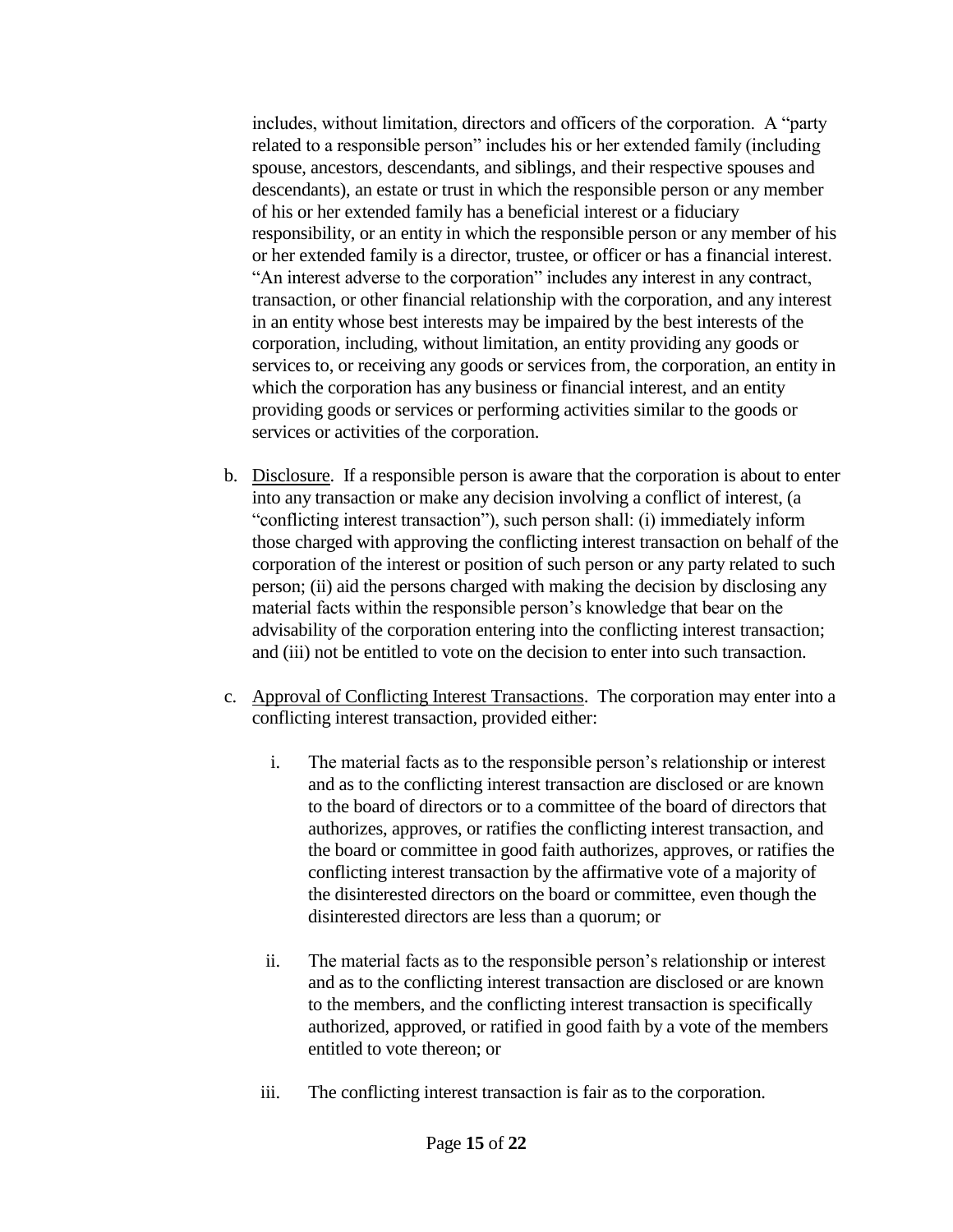# Section 5.4 Liability of Directors for Unlawful Distributions.

- a. Liability to Corporation. A director who votes for, or assents to, a distribution made in violation of the Act or the articles of incorporation of the corporation shall be personally liable to the corporation for the amount of the distribution that exceeds what could have been distributed without violating the Act or the articles of incorporation, if it is established that the director did not perform the director's duties in compliance with the general standards of conduct for directors as set forth in this Article V.
- b. Contribution. A director who is liable under Section 5.4.a. for an unlawful distribution is entitled to contribution: (i) from every other director who could be liable under Section 5.4.a. for the unlawful distribution; and (ii) from each person who accepted the distribution knowing the distribution was made in violation of the Act or the articles of incorporation, to the extent the distribution to that person exceeds what could have been distributed to that person without violating the Act or the articles of incorporation.
- c. Loans to Directors and Officers Prohibited. No loans shall be made by the corporation to any of its directors or officers. Any director or officer who assents to, or participates in, the making of any such loan shall be liable to the corporation for the amount of such loan until repayment thereof.

### **ARTICLE VI Records of the Corporation**

Section 6.1 Minutes, Etc. The corporation shall keep as permanent records minutes of all meetings of the members and the board of directors, a record of all actions taken by the members or board of directors without a meeting, a record of all actions taken by a committee of the board of directors in place of the board of directors on behalf of the corporation, and a record of all waivers of notices of meetings of the members and the board of directors or any committee of the board of directors.

Section 6.2 Accounting Records. The corporation shall maintain appropriate accounting records.

Section 6.3 Membership List. The corporation or its agent shall maintain a record of the members in a form that permits preparation of a list of the names and addresses of the members in alphabetical order, by class, showing the number of votes each member is entitled to vote.

Section 6.4 Records in Written Form. The corporation shall maintain its records in written form or in another form capable of conversion into written form within a reasonable time.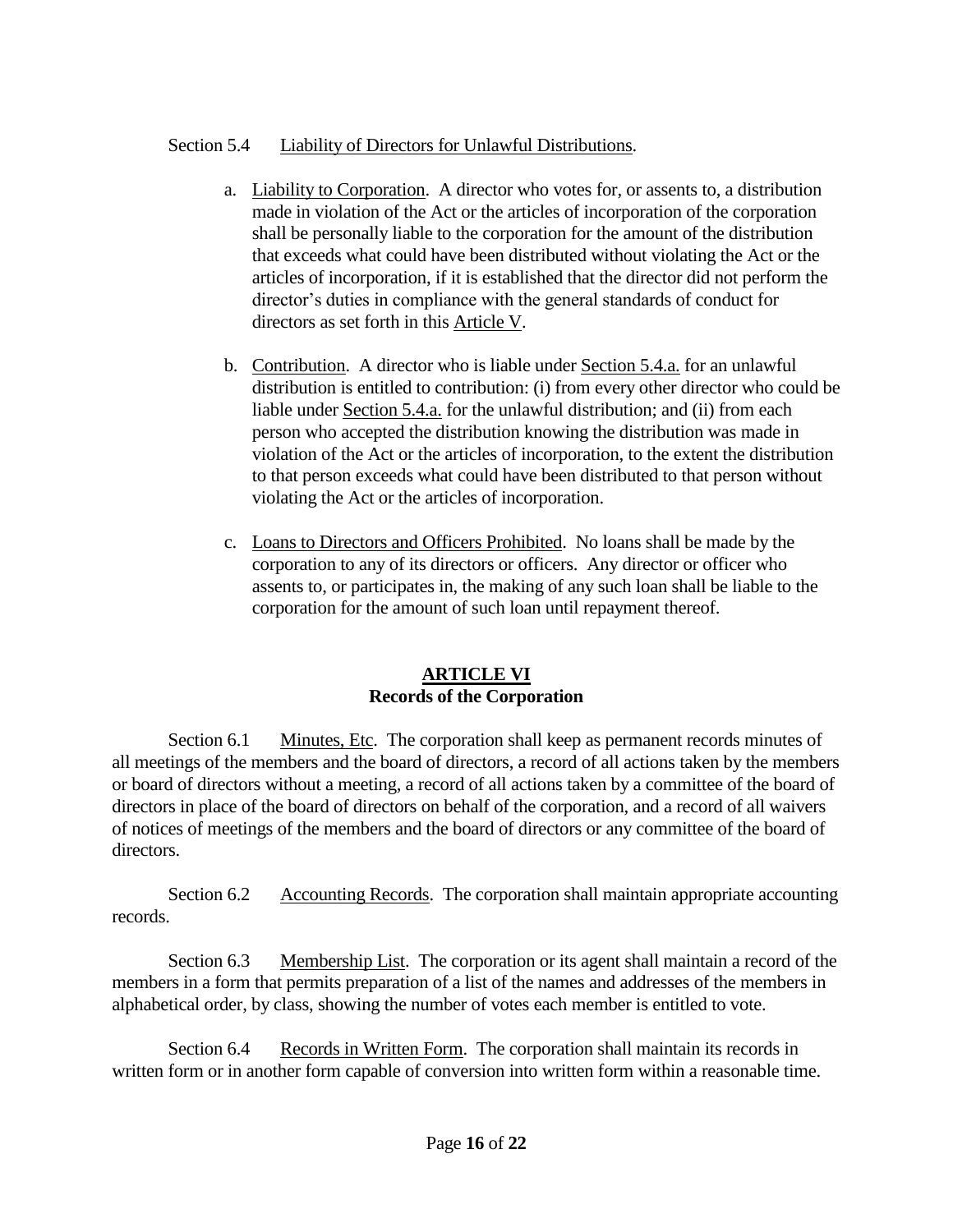Section 6.5 Records Maintained at Principal Office. The corporation shall keep a copy of each of the following records at its principal office:

- a. The articles of incorporation;
- b. These bylaws;
- c. Resolutions adopted by the board of directors relating to the characteristics, qualifications, rights, limitations, and obligations of the members or any class of the members;
- d. The minutes of all meetings of the members, and records of all action taken by the members without a meeting, for the past three years;
- e. All written communications within the past three years to the members generally as the members;
- f. A list of the names and business or home addresses of the current directors and officers;
- g. A copy of the most recent corporate report delivered to the Colorado secretary of state;
- h. All financial statements prepared for periods ending during the last three years that a member of the corporation could have requested under Section 6.6.c.;
- i. The corporation's application for recognition of exemption and tax-exemption determination letter issued by the Internal Revenue Service; and
- j. All other documents or records required to be maintained by the corporation at its principal office under applicable law or regulation.

### Section 6.6 Inspection of Records by Members.

- a. Records Maintained at Principal Office. A member shall be entitled to inspect and copy during the regular business hours at the corporation's principal office, any of the records of the corporation described in Section 6.5, provided that the member gives the corporation written demand at least five business days before the date on which the member wishes to inspect and copy such records.
- b. Other Records. A member is entitled to inspect and copy, during regular business hours at a reasonable location specified by the corporation, any other records of the corporation, provided that the member gives the corporation written demand at least five (5) business days before the date on which the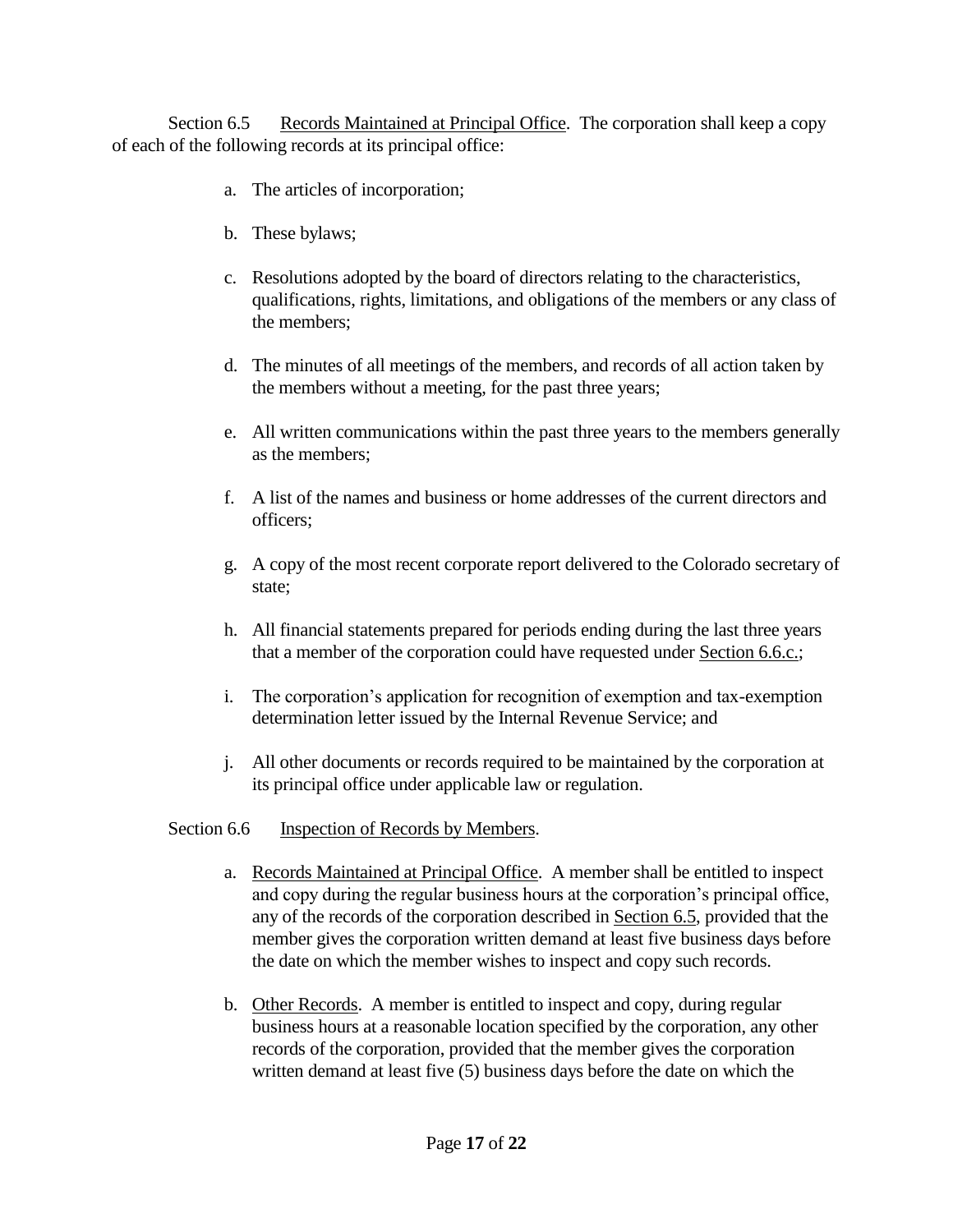member wishes to inspect and copy such records, and satisfies the following requirements:

- i. The member has been a member for at least three (3) months immediately preceding the demand to inspect or copy or is a member holding at least five (5) percent of the voting power as of the date the demand is made;
- ii. The demand is made in good faith and for a proper purpose reasonably related to the demanding member's interest as a member;
- iii. The member describes with reasonable particularity the purpose and the records the member desires to inspect; and
- iv. The records are directly connected with the described purpose.
- c. Financial Statements. Upon the written request of any member, the corporation shall mail to such member its most recent annual financial statements, if any, and its most recently published financial statements, if any, showing in reasonable detail its assets and liabilities and results of its operations.
- d. Membership List.
	- i. Preparation of Membership List. After fixing a record date for a notice of a meeting or for determining the members entitled to take action by written ballot, the corporation shall prepare an alphabetical list of the names of all members who are entitled to notice of, and to vote at, the meeting or to participate in such action by written ballot. The list shall show the address of each member entitled to notice of, and to vote at, the meeting or to take such action by written ballot and the number of votes each member is entitled to vote at the meeting by written ballot.
	- ii. Right of Inspection. If prepared in connection with a meeting of the members, the membership list shall be available for inspection by any member entitled to vote at the meeting, beginning the earlier of ten (10) days before the meeting for which the list was prepared or two (2) business days after notice of the meeting is given and continuing through the meeting, and any adjournment thereof, at the corporation's principal office or at a place identified in the notice of the meeting in the city where the meeting will be held. The corporation shall make the membership list available at the meeting, and any member entitled to vote at the meeting is entitled to inspect the list at any time during the meeting or any adjournment. If prepared in connection with action to be taken by the members by written ballot, the membership list shall be available for inspection by any member entitled to cast a vote by such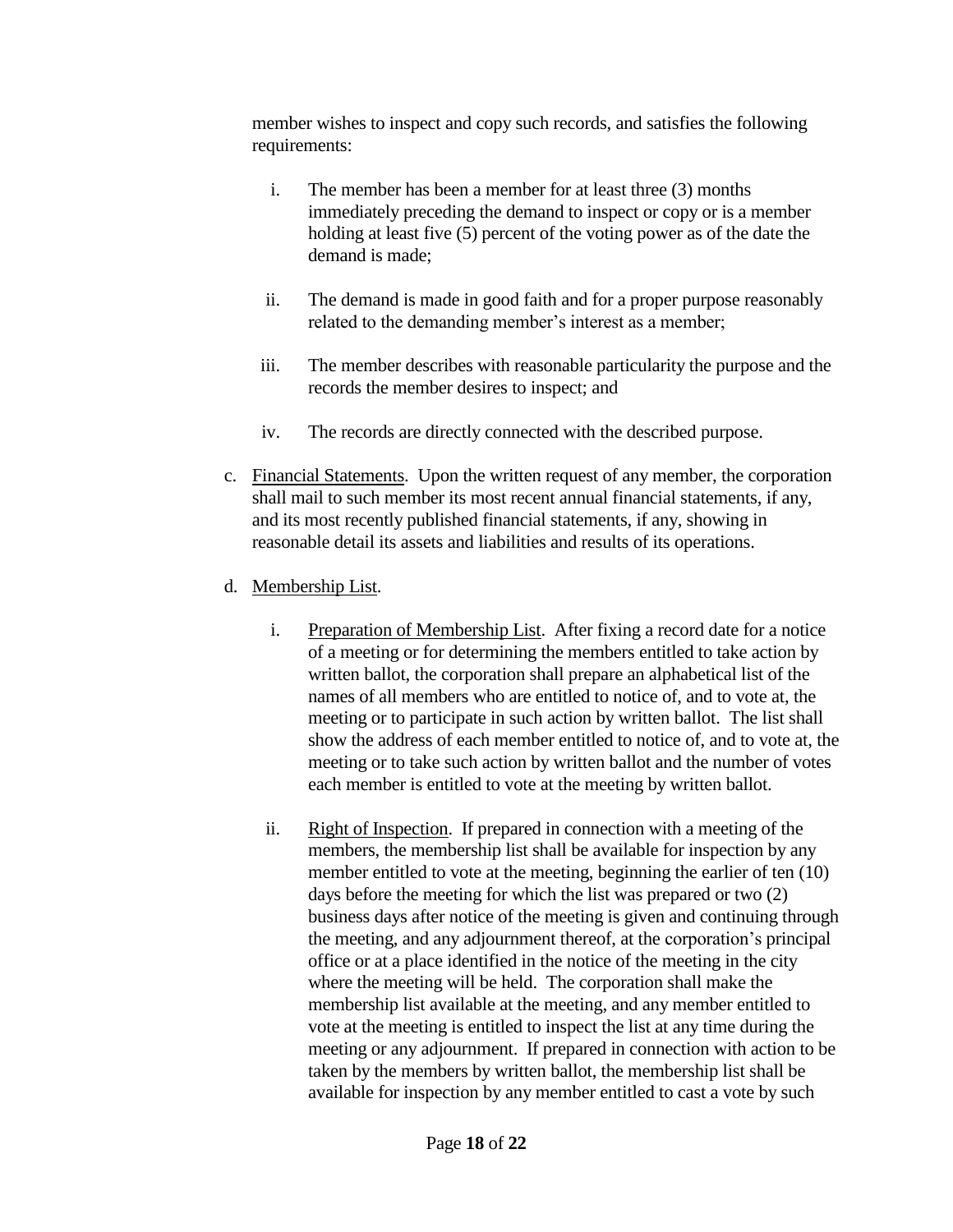written ballot, beginning on the date that the first written ballot is delivered to the members and continuing through the time when such written ballots must be received by the corporation in order to be counted, at the corporation's principal office. A member entitled to vote at the meeting or by such written ballot is entitled upon written demand to inspect and, subject to the requirements of Section 6.6.b. and the provisions of Sections 6.6.e., to copy the list, during regular business hours, at the member's expense, and during the period it is available for inspection.

- iii. Limitations on Use of Membership Lists. Without consent of the board of directors, a membership list or any part thereof may not be obtained or used by any person for any purpose unrelated to a member's interest as a member. Without limiting the generality of the foregoing, without the consent of the board of directors, a membership list or any part thereof may not be: (i) used to solicit money or property unless such money or property will be used solely to solicit the votes of the members in an election to be held by the corporation; (ii) used for any commercial purpose; or (iii) sold to or purchased by any person.
- e. Scope of Member's Inspection Rights.
	- i. Agent or Attorney. The member's duly authorized agent or attorney has the same inspection and copying rights as the member.
	- ii. Right to Copy. The right to copy records under this Article VI includes, if reasonable, the right to receive copies made by photographic, xerographic, electronic, or other means.
	- iii. Reasonable Charges for Copies. Except for requests for financial statements pursuant to Section 6.6.c., the corporation may impose a reasonable charge, covering the costs of labor and material, for copies of any documents provided to a member. The charge may not exceed the estimated costs of production and reproduction of the records.
	- iv. Litigation. Nothing in this Article VI shall limit the right of a member to inspect records to the same extent as any other litigant if the member is in litigation with the corporation, or the power of a court to compel the production of corporate records for examination.

### **ARTICLE VII Amendment of Bylaws**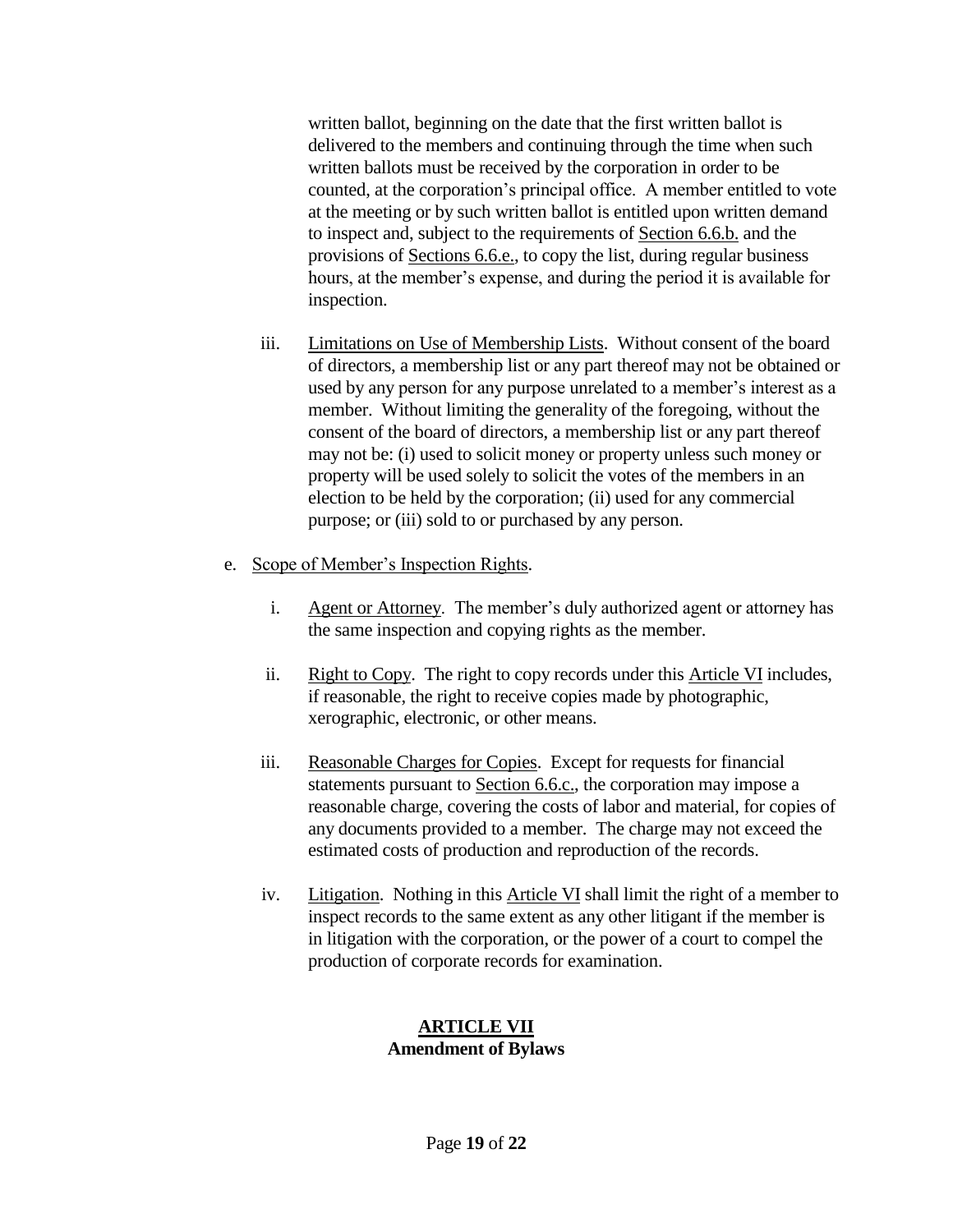Section 7.1 Amendment of Bylaws by Board of Directors. Subject to the specific requirements for amendment of certain bylaws as set forth herein, the board of directors may amend the bylaws at any time to add, change, or delete a provision, unless:

- a. The Act or the articles of incorporation reserve such power exclusively to the members in whole or in part; or
- b. A particular provision of these bylaws expressly prohibits the board of directors from doing so; or
- c. Such addition, change, or deletion would result in a change of the rights, privileges, preferences, restrictions, or conditions of a membership class as to voting, dissolution, redemption, or transfer or by changing the rights, privileges, preferences, restrictions, or conditions of another class of members.

Section 7.2 Amendment of Bylaws by Members. Subject to the specific requirements for amendment of certain bylaws as set forth herein, the members may amend the bylaws even though the bylaws may also be amended by the board of directors. In such an instance, the amendment shall be adopted as follows:

- a. Proposal. The board of directors may propose an amendment to the bylaws for submission to the members, or twenty-five percent (25%) of the members may propose an amendment on their own initiative.
- b. Procedure for Adoption.
	- i. Recommendation by Board of Directors. The board of directors shall recommend the amendment to the members unless the amendment is proposed by the members or unless the board of directors determines that, because of conflict of interest or other special circumstances, it should make no recommendation and communicates the basis for its determination to the members with the amendment.
	- ii. Approval by Members. Proposals recommended by the board of directors and proposals made by the members shall be submitted to the members for action. The members may approve, reject, or take no action on the proposed amendment.
	- iii. Conditions. The proposing board of directors or the proposing members may condition the effectiveness of an amendment to the bylaws on any basis.
	- iv. Notice. The notice of the meeting of the members at which the amendment will be proposed shall state that the purpose, or the purposes, of the meeting is to consider the amendment, and the notice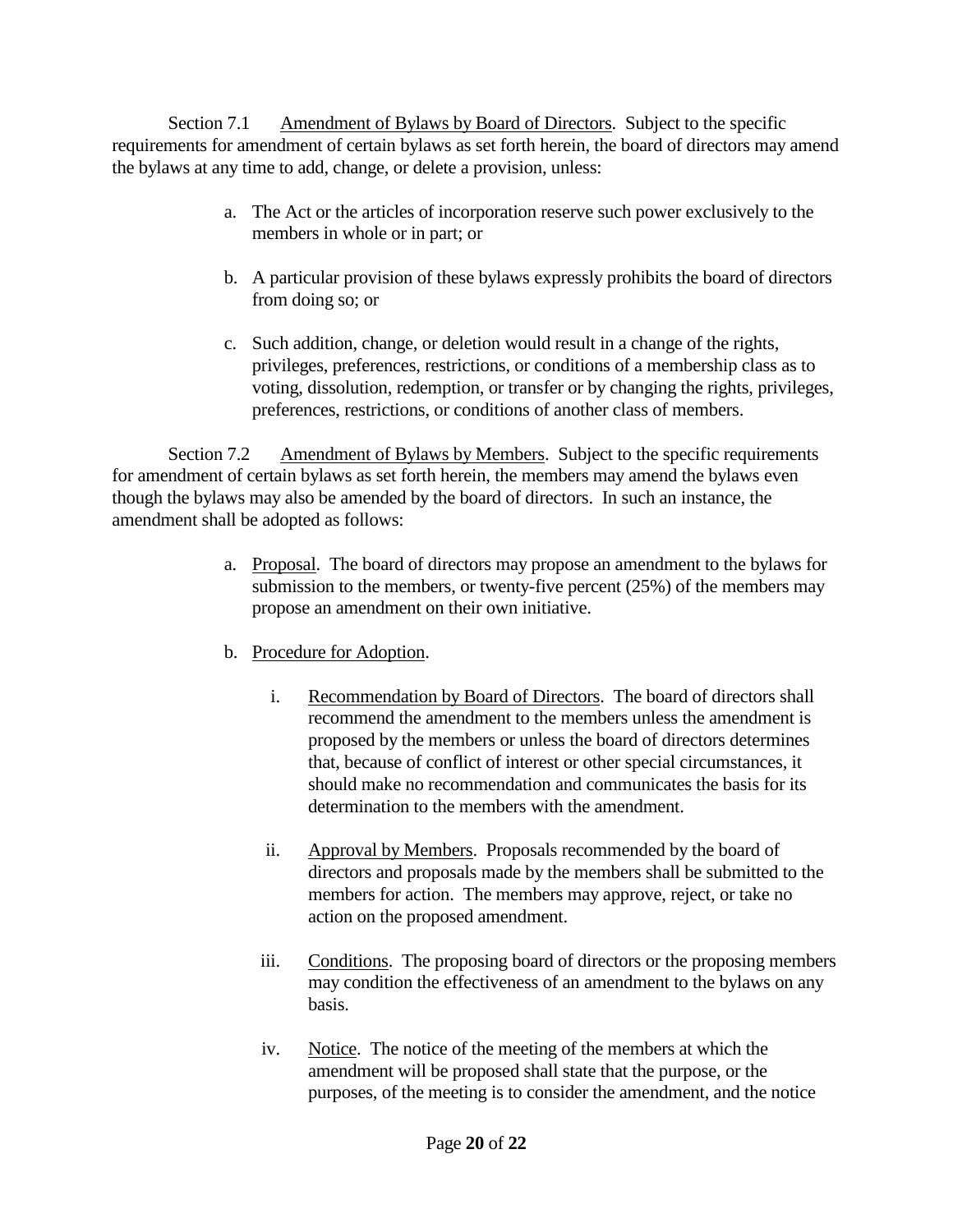shall contain or be accompanied by a copy or a summary of the amendment.

Section 7.3 Changing Quorum or Voting Requirement of Members. An amendment to the bylaws to add, change, or delete a lesser or greater quorum or greater voting requirement for the members shall meet the same quorum requirement and be adopted by the same vote and voting groups required to take action under the quorum and voting requirements then in effect or proposed to be adopted, whichever are greater. A bylaw that fixes a lesser or greater quorum or a greater voting requirement for the members pursuant to this Section 7.3 shall not be amended by the board of directors.

Section 7.4 Changing Quorum or Voting Requirement for Directors. A bylaw that fixes a greater quorum or voting requirement for the board of directors may be amended only by the members, if adopted by the members, or either by the members or by the board of directors, if adopted by the board of directors. A bylaw adopted or amended by the members that fixes a greater quorum or voting requirement for the board of directors may provide that it may be amended only by a specified vote of either the members of the board of directors. Action by the board of directors under this Section 7.4 to adopt or amend a bylaw that changes the quorum or voting requirement for the board of directors shall meet the same quorum requirement and be adopted by the same vote required to take action under the quorum and voting requirement then in effect or proposed to be adopted, whichever is greater.

# **ARTICLE VIII Miscellaneous Provisions**

Section 8.1 Fiscal Year. The fiscal year of the company shall end on the  $31<sup>st</sup>$  day of December of each year or as otherwise determined by the board of directors from time to time.

Section 8.2 Conveyances and Encumbrances. Property of the corporation may be assigned, conveyed, or encumbered by such officers of the corporation as may be authorized to do so by the board of directors, and such authorized persons shall have the power to execute and deliver any and all instruments of assignment, conveyance, and encumbrance; however, the sale, exchange, lease, or other disposition of all or substantially all of the property and assets of the corporation shall be authorized only in the manner prescribed by applicable statute.

Section 8.3 Designated Contributions. The corporation may accept any contribution, gift, grant, bequest, or devise that is designated, restricted, or conditioned by the donor, provided that the designations generally will be honored. However, the corporation shall reserve all right, title, and interest in and to and control over such contributions, and shall have authority to determine the ultimate expenditure or distribution thereof in connection with any such special fund, purpose, or use. Further, the corporation shall acquire and retain sufficient control over all donated funds (including designated contributions) to assure that such funds will be used exclusively to carry out the corporations tax-exempt purposes.